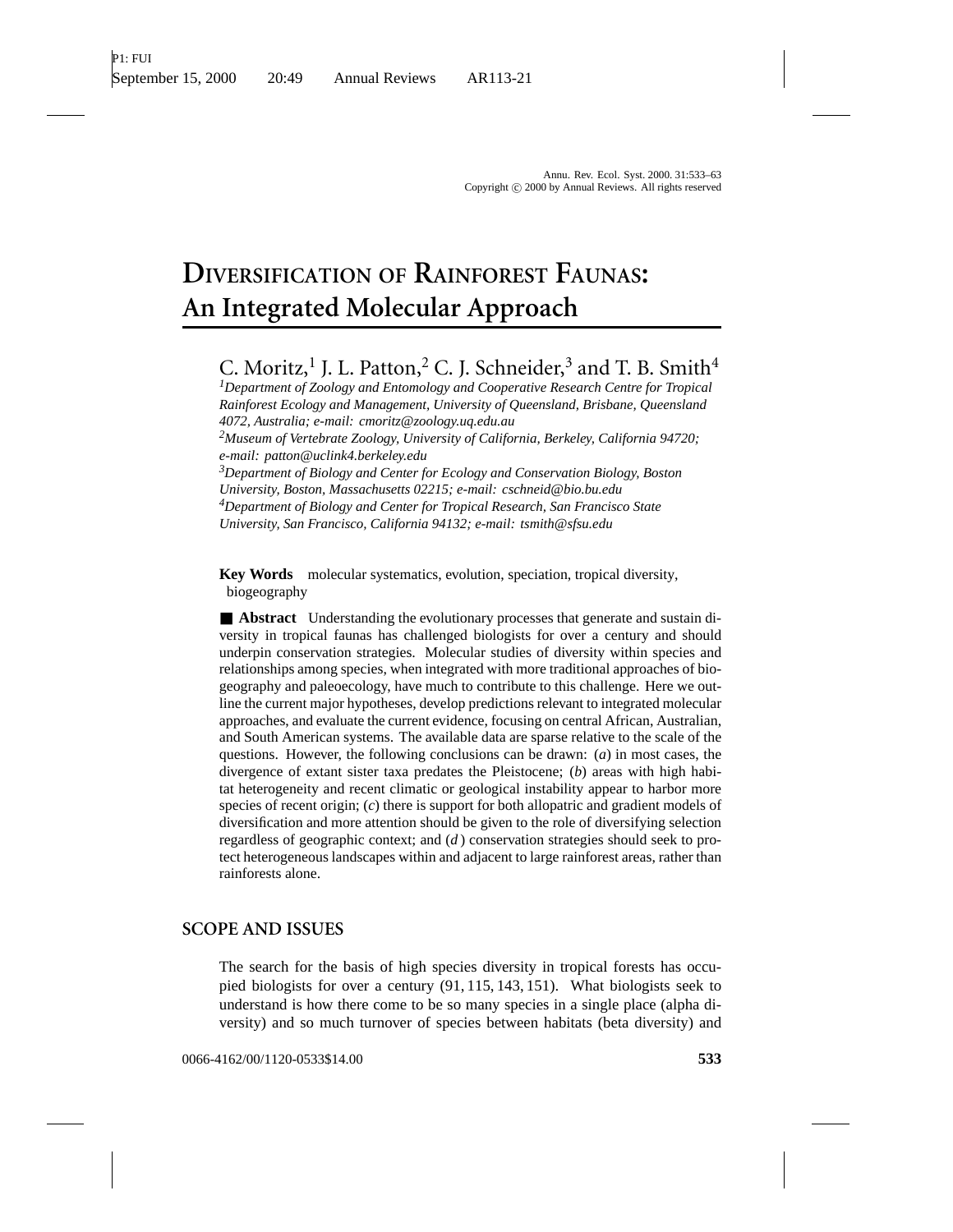regions (gamma diversity; 27). Traditionally, this question has been subdivided into defining processes that maintain high species diversity, primarily within areas (ecological processes), and those that generate high diversity through time and across regions (historical evolutionary and biogeographical processes). However, this dichotomy between ecological and evolutionary processes is being blurred through the recognition that history has played a substantial role in shaping both regional and local species diversity (71, 118, 154) and that ecological factors can influence or drive speciation (83, 102, 121, 122).

Here we focus on the processes, both ecological and geographic, that have generated species diversity in tropical forests and affected the balance between the origin and extinction of species. In so doing, we need to be clear about what we mean by "species." There is a plethora of species definitions in the literature (70, 88, 103). Our approach is shaped by the phenomenon that we seek to explain—functional diversity in complex ecosystems. Thus, we recognize as species geographically bounded sets of populations that are distinct for morphological traits or are reproductively isolated from congeners, with or without corresponding molecular divergence. This definition encompasses situations in which there are concordant molecular and phenotypic differences, but allows for circumstances in which the progenitor of a recently evolved, phenotypically distinct lineage is paraphyletic with respect to the derived species (105). This definition excludes allopatric populations that are divergent for presumed neutral molecular genetic characters but not clearly distinguishable using behavioral or morphological traits. While such populations represent independent evolutionary lineages and would qualify as species under an Evolutionary or Phylogenetic Species Concept (31), they do not represent the type of diversity typically considered by ecologists.

The purpose of this review is to explore the contribution that analyses of molecular phylogenetics and population genetics are making to the understanding of the origin of faunal diversity in tropical forests. Examining patterns of molecular diversity provides the potential to link anagenetic evolution and speciation, to shed light on historical biogeography, and to test alternative hypotheses about mechanisms of diversification (40, 41). One finding that emerges from this and previous reviews (3) is the need to integrate molecular systematics with analyses of phenotypic variation and reproductive isolation and, where possible, with independent evidence of landscape history such as that derived from geology or paleoclimatology.

The importance of testing alternative hypotheses about speciation mechanisms was emphasized by Endler (40, 41), who demonstrated that the same geographic pattern of species abundance and congruence of subspecies and species boundaries can be explained by both parapatric (gradient) and allopatric (refuge) mechanisms. We review major current hypotheses about the cause of high species diversity in tropical faunas and develop contrasting predictions about patterns of molecular and phenotypic variation for alternative speciation models. We then evaluate molecular evidence from recent studies spanning three continents, starting with ages of rainforest species inferred from interspecific comparisons and proceeding through case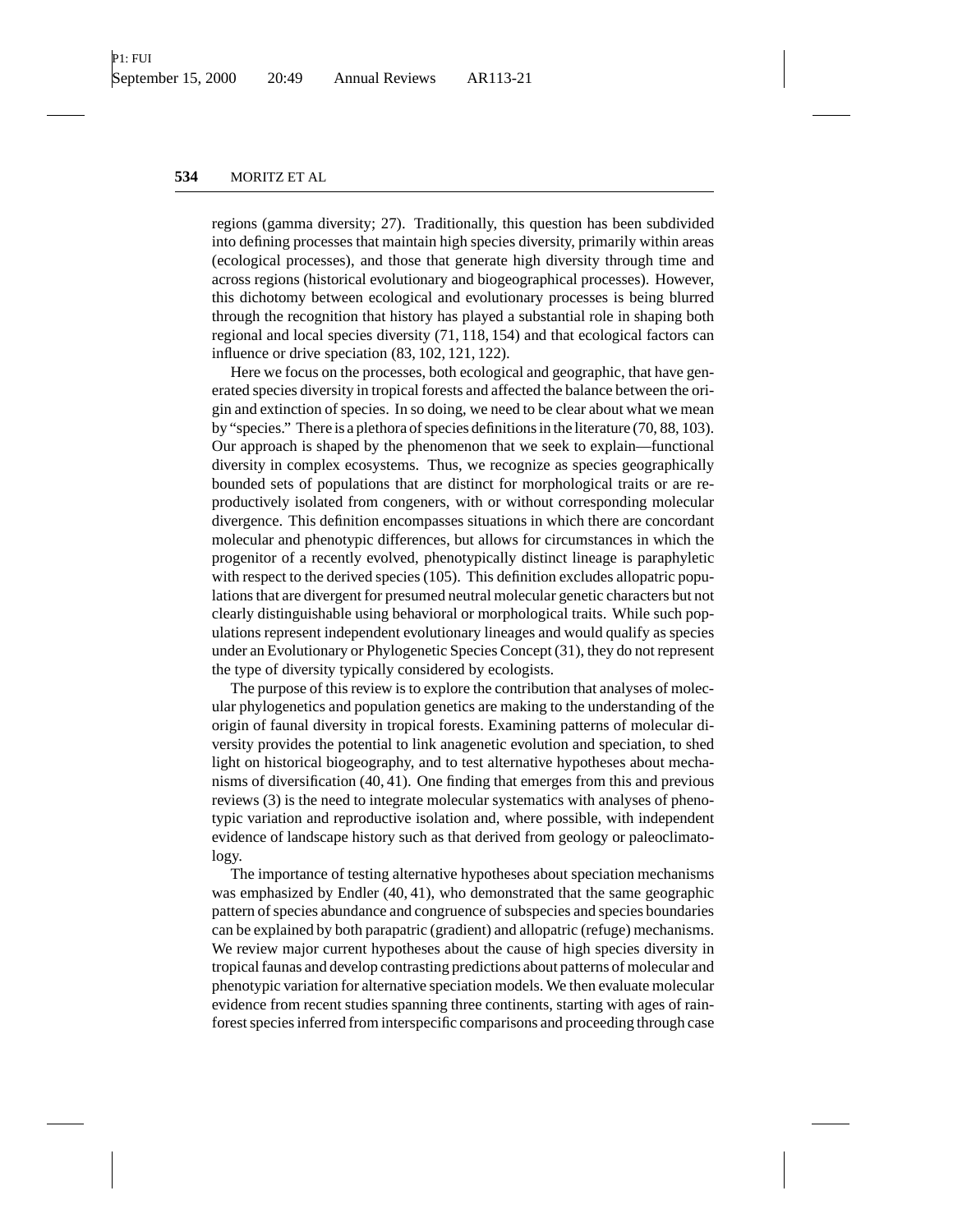studies that illustrate the use of molecular and, where available, morphological and ecological information to test predictions of specific hypotheses about mechanisms of diversification. We conclude that while geographic context is important, the role of ecology and divergent selection in determining functional diversity within and among species in rainforests deserves greater attention. This has important implications for conservation.

The molecular analysis of rainforest faunas is in its infancy, yet already it is clear that it will contribute to understanding the history of species diversification (52) and historical biogeography of particular regions. This, in turn, should inform the study of community ecology (118) by providing the historical framework with which to interpret patterns of species distribution and community composition (124) and, perhaps, by estimating critical variables such as rates of speciation, extinction and immigration (71, 98).

Insights from molecular systematics and population genetics, when combined with analyses of species distributions, phenotypic variation, and landscape history should also lead to improved strategies for conservation. Given that we should seek to maintain evolutionary processes (7, 42, 94, 140), including the requisite ecological viability of systems, it is important to understand how historical processes have shaped genetic and species diversity in whole communities of organisms (2, 95) and how current evolutionary processes are maintaining phenotypic diversity. While the details of these processes will differ among systems, it should be possible to devise conservation strategies that protect both the (irreplaceable) genetic diversity attributable to historical isolation and the landscape features that promote phenotypic diversity through a balance between gene flow and selection (94). Such process-oriented strategies for conservation are likely to be more effective in a changing world than those that assume a static distribution of diversity (20).

### **CURRENT HYPOTHESES OF DIVERSIFICATION**

The major hypotheses concerning high species diversity in tropical systems can be placed into two nonexclusive categories: those that invoke low rates of extinction versus those focused on high rates of speciation. The former argue that tropical biotas have accumulated large numbers of species over long time periods because, relative to temperate or boreal systems, the tropics are old and have been stable climatically (143). An extension is that ecologically stable rainforest areas either accumulate paleoendemics or combine low extinction rates with high speciation rates to accumulate both paleo- and neoendemic species (44, 45). In principle, the hypothesis that high species richness is partly attributable to low extinction and/or high speciation rates is testable by comparing sister groups between tropics and temperate zones (24, 43) or between tropical areas of different stability (e.g. stable lowland tropics versus volatile Andes; see below).

Hypotheses concerning factors that promote speciation in tropical faunas are too numerous to review in detail here (for recent reviews, see 19, 62). By and large,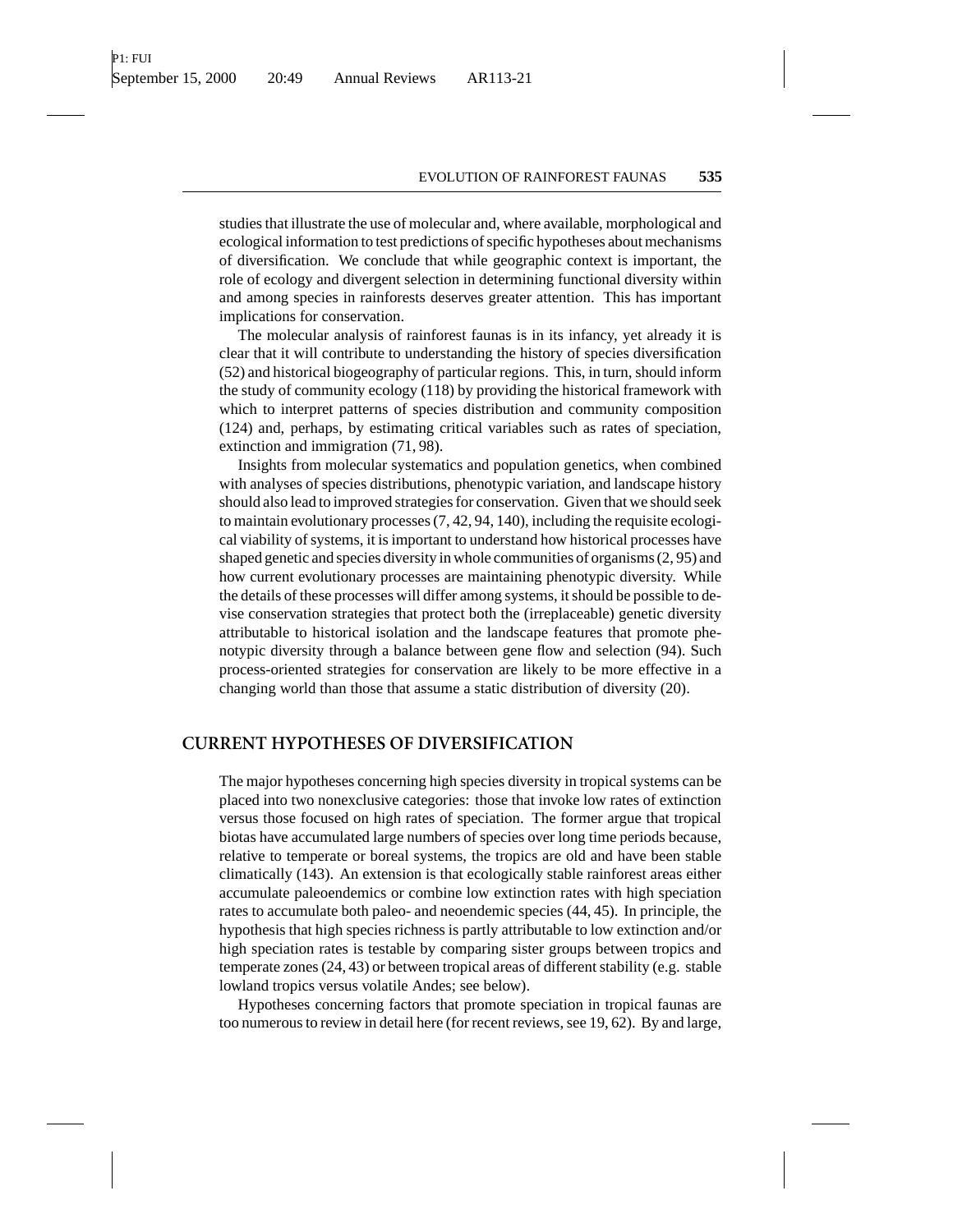| Name—Geographic Mode <sup>b</sup> Isolating Barrier Evolutionary Mechanisms Key Reference(s) |                                          |                                                                 |                 |
|----------------------------------------------------------------------------------------------|------------------------------------------|-----------------------------------------------------------------|-----------------|
| Refugia model—allopatric                                                                     | Dry forests,<br>savanna                  | Isolation, drift, selection                                     | 37, 57, 62, 148 |
| Riverine model—allopatric                                                                    | Major rivers                             | Isolation, drift? <sup>c</sup> , selection? <sup>c</sup> 6, 151 |                 |
| Vanishing<br>refuges—allopatric                                                              | Dry forests,<br>savanna                  | Isolation, drift, directional<br>selection                      | 148             |
| Disturbance—vicariance—<br>allopatric                                                        | <b>Heterogeneous</b><br>forest structure | Competition, directional<br>selection? <sup>c</sup>             | 19.28           |
| Gradient model—<br>parapatric or allopatric                                                  | None necessary                           | Divergent selection, with<br>or without gene flow               | 39, 117, 141    |

**TABLE 1** Brief description of major models of evolutionary processes that promote diversification of rainforest faunas<sup>a</sup>

a See Figure 1 and text for further description.

b Several variations on these themes are reviewed by Haffer (62). These include a river-refuge model that combines major rivers and dry biomes between rainforest refugia as agents promoting geographic isolation within Amazonia and various paleogeography models that invoke tectonic and mountain-building events barriers.

<sup>c</sup>?, Refers to processes for which operation is uncertain.

these hypotheses have been preoccupied with the geographic context of speciation and, for allopatric models, the physical cause of isolation (Table 1). The refugia model has been the most widely discussed (85, 115, 153) and rests on the premise that climatic change caused rainforests to contract to refugia separated by dry forests and savanna and that this isolation promoted speciation. Initial discussions focused on Pleistocene events, particularly those for the last glacial cycle or two (37, 57), although more recently the model has been extended to Tertiary events on the assumption that climatic oscillations driven by Milankovitch cycles through this period were of sufficient amplitude and duration to promote speciation (61, 62).

Criticisms of the refuge model include uncertainty about whether Amazonian rainforests contracted or just changed in composition (29), concerns about sampling bias in identifying locations of refugia (100), debate over whether contact zones between presumed sister-taxa are appropriately located (40, 92), increased complexity (and reduced testability) as additional refugia are proposed (85), and the argument that alternative speciation mechanisms provide equally good explanations for the biogeographic patterns observed (40, 41, 87). Moreover, with few exceptions, the evolutionary mechanisms supposed to promote morphological or reproductive divergence among the isolated populations are rarely explicit. Finally, only rarely can the paleoecological and biogeographic evidence specify either the size or ecological characteristics of putative refugia.

One interesting variation on this theme is the vanishing refuge model (148), which posits that some populations differentiated to species through directional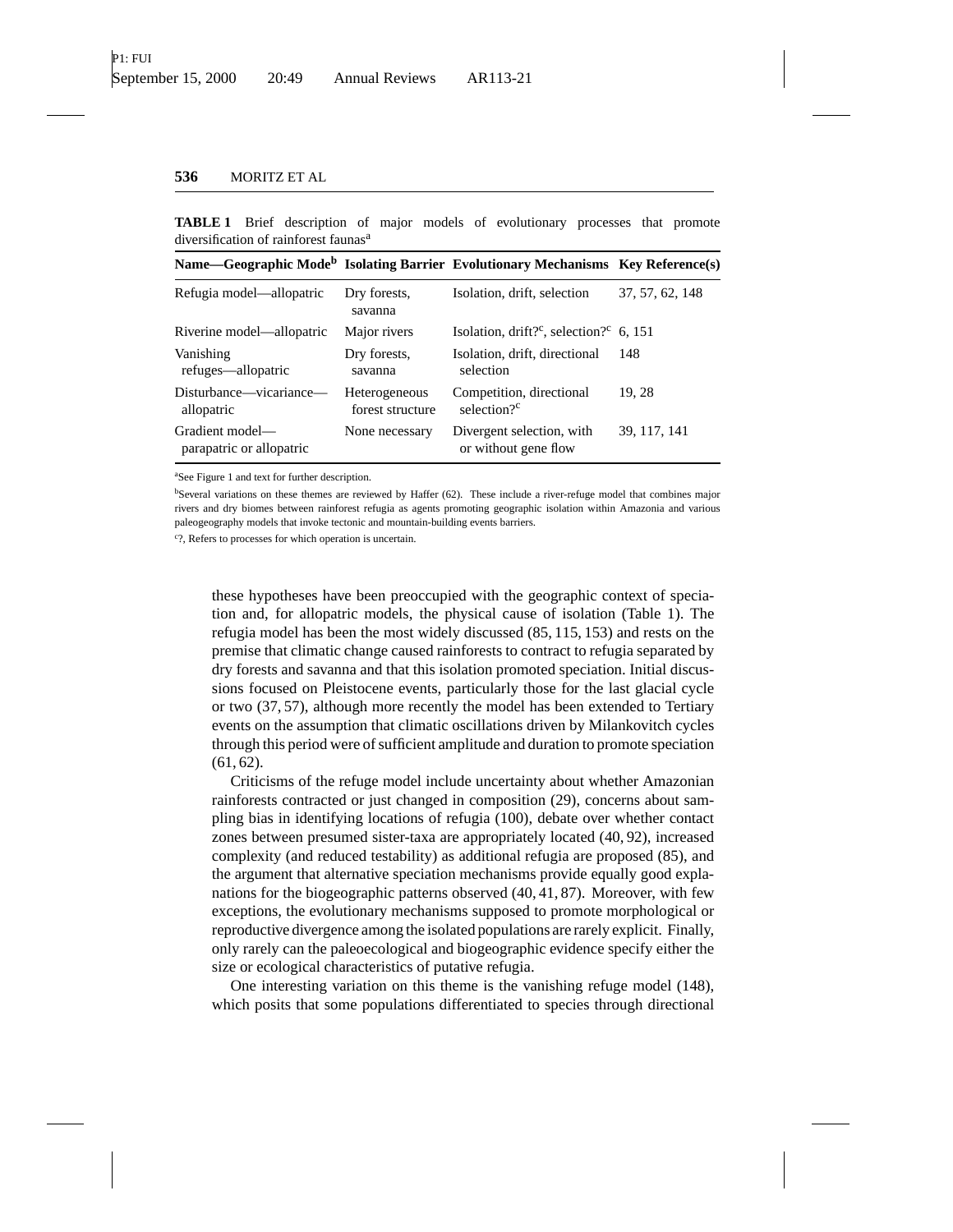selection toward tolerance of ecotones or dry habitats as rainforest patches became too small to retain viable populations. This idea was prompted by the impression that sister taxa commonly occur in geographically adjacent but distinct habitats, a pattern that is also predicted by gradient models (see below). Another refuge-based model that explicitly discussed the mechanisms involved in population divergence was developed to account for the extraordinary diversity of mimetic forms of butterflies in the neotropics (17, 18, 89). Turner (146; but see also 15, 87) proposed that random loss of model species among refugia was a major selective agent that resulted in diversification of mimetic species.

The second major class of allopatric model (Table 1) invokes substantial river systems as barriers to gene flow, such that populations on either side gradually diverge to form separate species (151). Empirical support for this "riverine barrier" model comes from observation that the boundaries of closely related species or subspecies often coincide with the major rivers of Amazonia [e.g. tamarins and marmosets (64); various birds (30, 58–60, 63); Amazonian lizards (1)]. Difficulties with this model arise because the strength of the barrier to gene flow in widely distributed species diminishes toward the upper reaches of a river (6, 114), and the location of many rivers is highly dynamic on both short and long time scales (84). A problem shared with the refuge model is that distributional data alone do not distinguish between the rivers as current meeting points for species that diverged elsewhere versus locations of primary diversification (60, 62, 128).

Models based on divergent selection across strong environmental gradients (gradient model, Table 1) differ fundamentally from allopatric models in that complete suppression of gene flow is not a prerequisite for phenotypic divergence and speciation (39, 102, 117). For rainforests, the gradient model suggests that strong environmental (e.g. habitat) gradients resulted in adaptive divergence and speciation. This is expected to result in sister species adapted to adjacent but distinct environments (e.g. rainforest— dry forest). Evidence consistent with this model in rainforest faunas comes from the frequent location of hybrid zones in ecotones (41, 42) and observations of species-level phenotypic differentiation between populations in rainforest and adjacent habitats (126, 141). Recent emphasis on current (145) and, possibly, historical (28) heterogeneity of vegetation structure within Amazonia suggests additional possibilities for this mechanism to operate. However, once again, distributional data alone are open to multiple interpretations (e.g. 85, 92).

Aside from the inherent ambiguity of current distribution patterns, a further difficulty with all of the above models is the spatio-temporal dynamics of key variables such as the structure, location, and contiguity of rainforests and the concomitant strength and location of selection gradients. These are poorly resolved or contentious for the late Pleistocene, let alone earlier periods. Any discussion of refuge or other models should bear this in mind and critically evaluate evidence from paleopalynology or climate modeling to confirm that such habitat mosaics did, in fact, exist (18).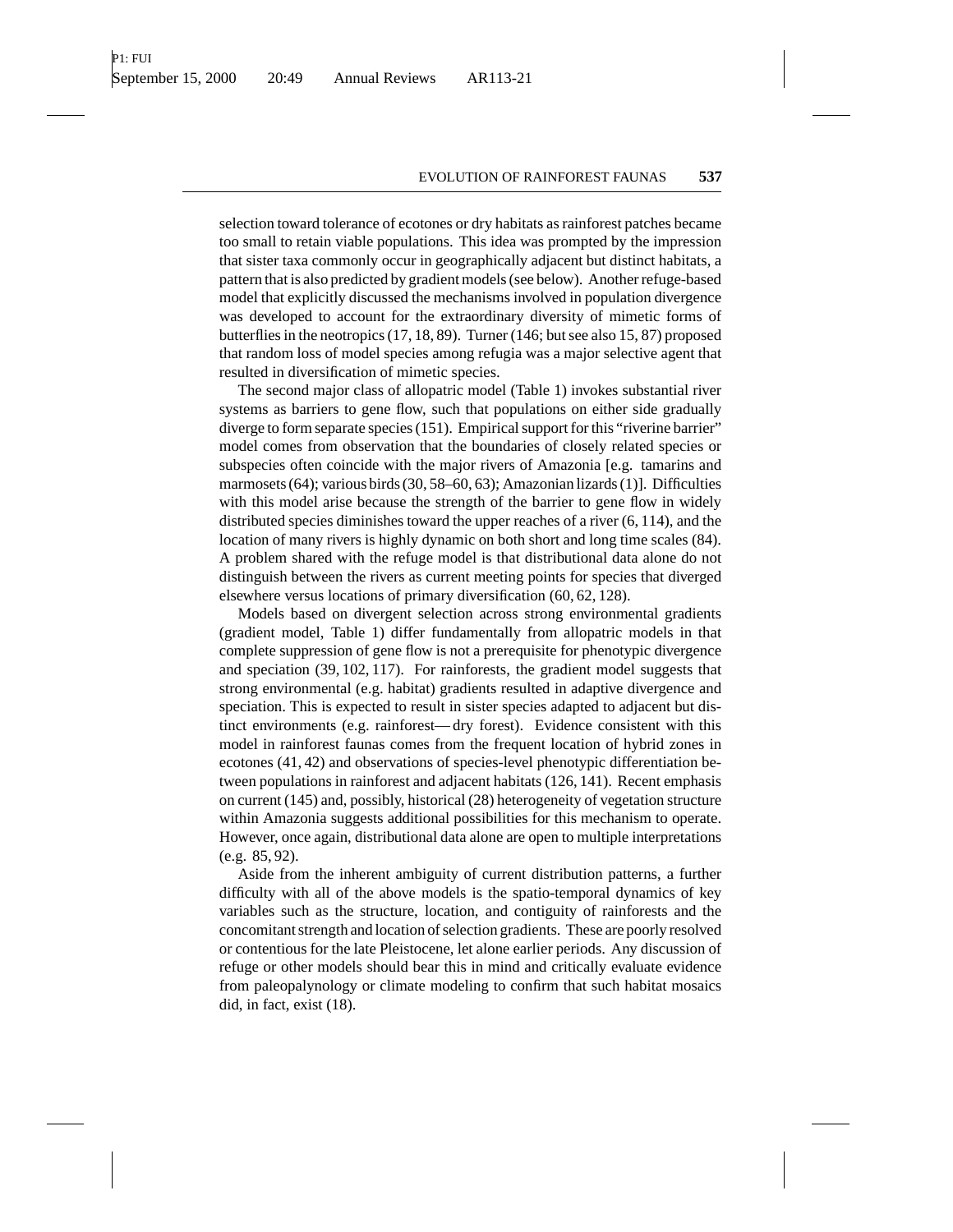# **PREDICTIONS FROM MOLECULAR SYSTEMATICS**

Molecular data, when combined with information on phenotypic variation, species distributions, and landscape ecology and history can provide four types of information relevant to hypotheses about speciation in rainforests:

- 1. Relationships among species and historical (phylogeographic) lineages within species, in particular identification of sister groups in relation to geography and habitat/ecological attributes (32, 85) although nonmolecular data are also informative.
- 2. Approximate estimates of the timing of divergence events (4, 5, 14, 35, 66, 124) and, potentially, examination of the long-term balance between speciation and extinction within monophyletic lineages (98);
- 3. Estimates of current and historical gene flow rates among populations (129), against which patterns of morphological variation or reproductive isolation can be compared (39, 102);
- 4. Tests for historical founder events and range expansions (130, 144), especially in relation to the location of putative refugia and expansion zones.

The predictions of three major hypotheses, the refugia, riverine, and gradient models, are illustrated in Figure 1 and Table 1. Briefly, the refugia model predicts that recently evolved sister taxa occur in adjacent refugia (as defined a priori by substantial paleoecological evidence) and that there should be evidence from intraspecific gene trees for range expansions and secondary contact between refugia and, if drift is invoked, for population restriction within refugia. These patterns should be broadly congruent among species with similar ecological requirements and vagility (3). An important caveat is that a rainforest refugium itself may be

**Figure 1** Complementary approaches to discriminating among major hypotheses concerning mechanisms that promote diversity in rainforest faunas (see Table 1). For both Riverine (allopatric) vs Gradient (panel *A1*) and Refugia (allopatric) vs Gradient (panel *B1*) comparisons, expected outcomes in relation to phenotypic divergence vs gene flow in multipopulation comparisons (panels *A2*, *B2*), and phylogeny of taxa (panels *A3*, *B3*). In the Riverine vs Gradient test, populations are distributed among habitats (*A vs B* and  $A'$  *vs B'*) that may result in divergent selection pressures and, on either side of a river, are hypothesized to suppress gene flow (*A and B vs A' and B'*). The Refugia vs Gradient test is illustrated for populations occupying adjacent elevational zones (*A* and *a vs B* and *b*) across which a selection gradient is hypothesized and geographically disjunct habitats (*A* and *B* vs *a* and *b*) are hypothesized to represent separate historical refugia (e.g. 104). In both cases, the Gradient model predicts an inverse relationship between phenotypic divergence and gene flow across habitats but not within habitats, and that recently derived sister-taxa should occupy distinct environments. Conversely, the allopatric (riverine or refugia) models predict that sister taxa should be separated by the barrier to gene flow. For further discussion and predictions, see text.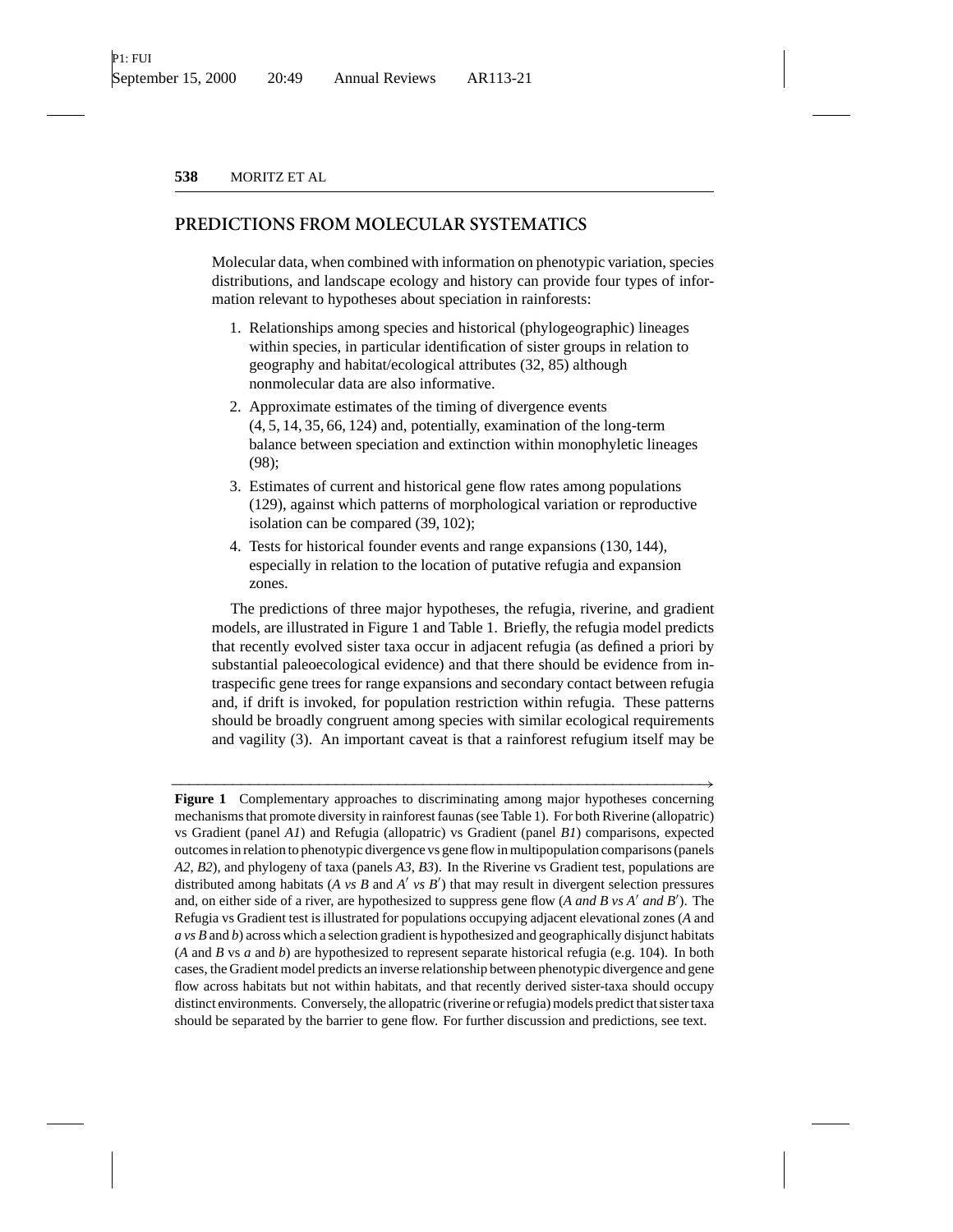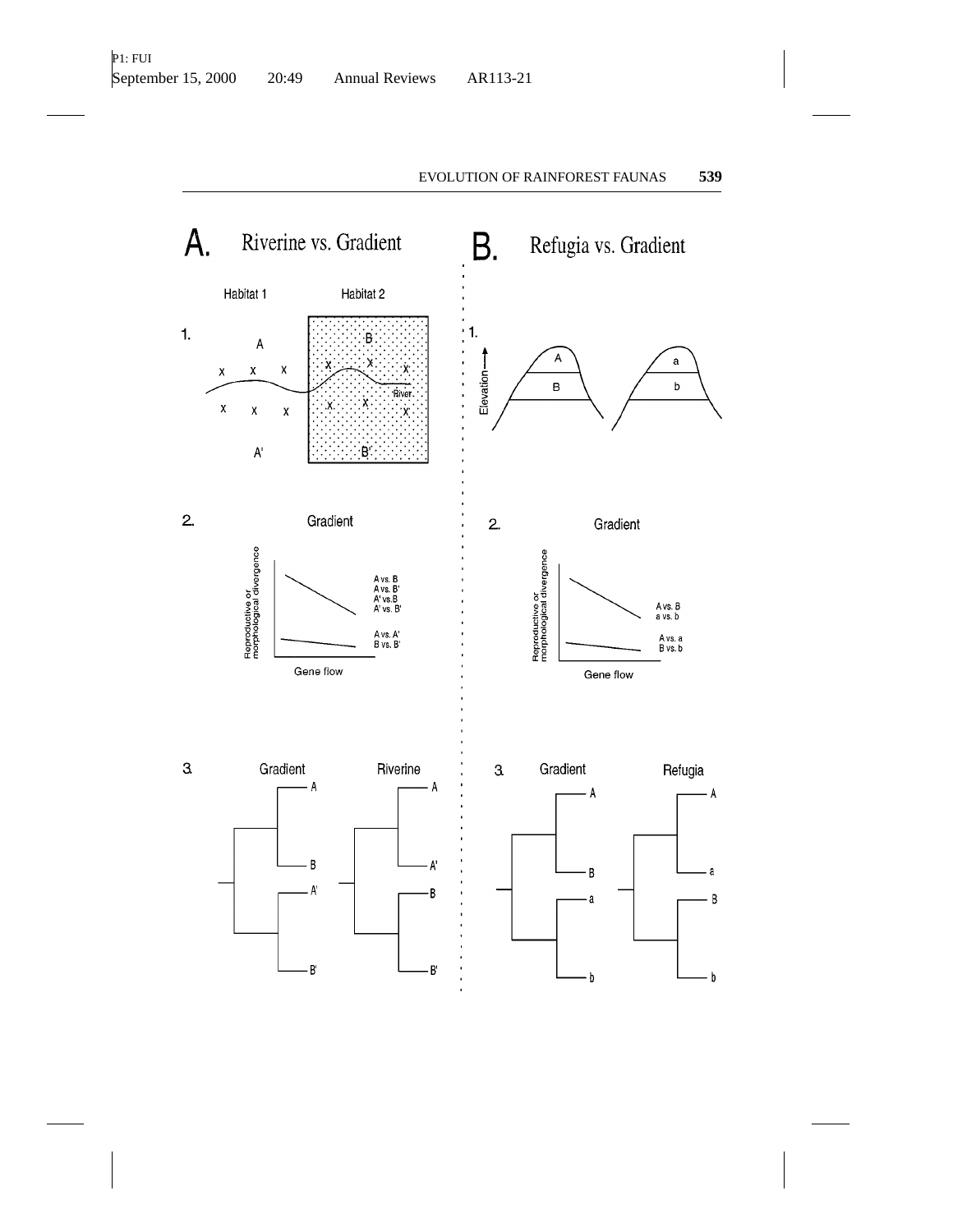dissected by dry habitats (68), in which case the refugial population may retain multiple genetic lineages within a metapopulation structure, potentially confounding tests for population bottlenecks and range expansion. Another limitation is that refuge hypotheses do not predict a unique phylogenetic structure for sister species (36) unless the putative refugia are linearly arrayed (124) or the sequence of isolation can be predicted with confidence from independent paleoecological or geological evidence (85).

The riverine model predicts that sister species, and distinct phylogeographic clades within species, should occur across major rivers rather than being segregated within fluvial areas or across gradients (Figure 1). In contrast to the refugia model, there is no expectation for genetic signatures of range expansion. Again, the vicariant pattern should be congruent among species with similar ecological requirements and capacity to disperse across rivers. Importantly, phylogenies within and among closely related species can distinguish between primary divergence across rivers versus secondary contact between nonsister lineages that diversified elsewhere (110). Complications arise for species that occupy flood plains across which the actual location of the river channel varies in time, potentially relocating populations of the adjacent lineages onto opposite banks due to meander cutoffs. As a consequence, specialists of floodplain forest are less likely to exhibit riverine diversification than are upland ("terra firma") forest specialists (109, 110).

For both of the above "allopatric" models (and the river-refugia combination; 62), the insights into historical biogeography provided by intra- and interspecific gene trees provide an opportunity to ask what happens when vicariant populations come into secondary contact. Is there evidence for reproductive isolation, for example, linkage disequilibrium or pre- or postmating isolation (9, 10)? In the context of determining whether geographic isolation alone is sufficient to promote speciation, these are important questions regardless of the level of phenotypic differentiation between the sister lineages.

The gradient (or "divergence with gene flow") model makes unique predictions about the relationship between gene flow and morphological or reproductive divergence within species and also predicts that sister taxa should occupy distinct but adjacent habitats (Figure 1). Within species, this model predicts that, for a given level of gene flow, phenotypic and reproductive divergence among populations should be much greater among habitats than within habitats. Morphological divergence should be strongly inversely correlated with gene flow because of contrasting selection pressures in different habitats (Figure 1; 102). Divergence for neutral quantitative traits should also be inversely correlated with gene flow due to drift, but no difference is expected for comparisons among versus within habitats (Figure 1; 86, 102). The prediction that sister species should occupy distinct habitats is shared with the vanishing refugia model (148), but the latter also requires severe population bottlenecks and range expansion, whereas the gradient model does not.

Tests of speciation models will be most informative for recent to middle-aged taxa. Lineages resulting from ancient divergences are likely to have undergone species extinctions, diverged in ecology, or changed distributions to the point where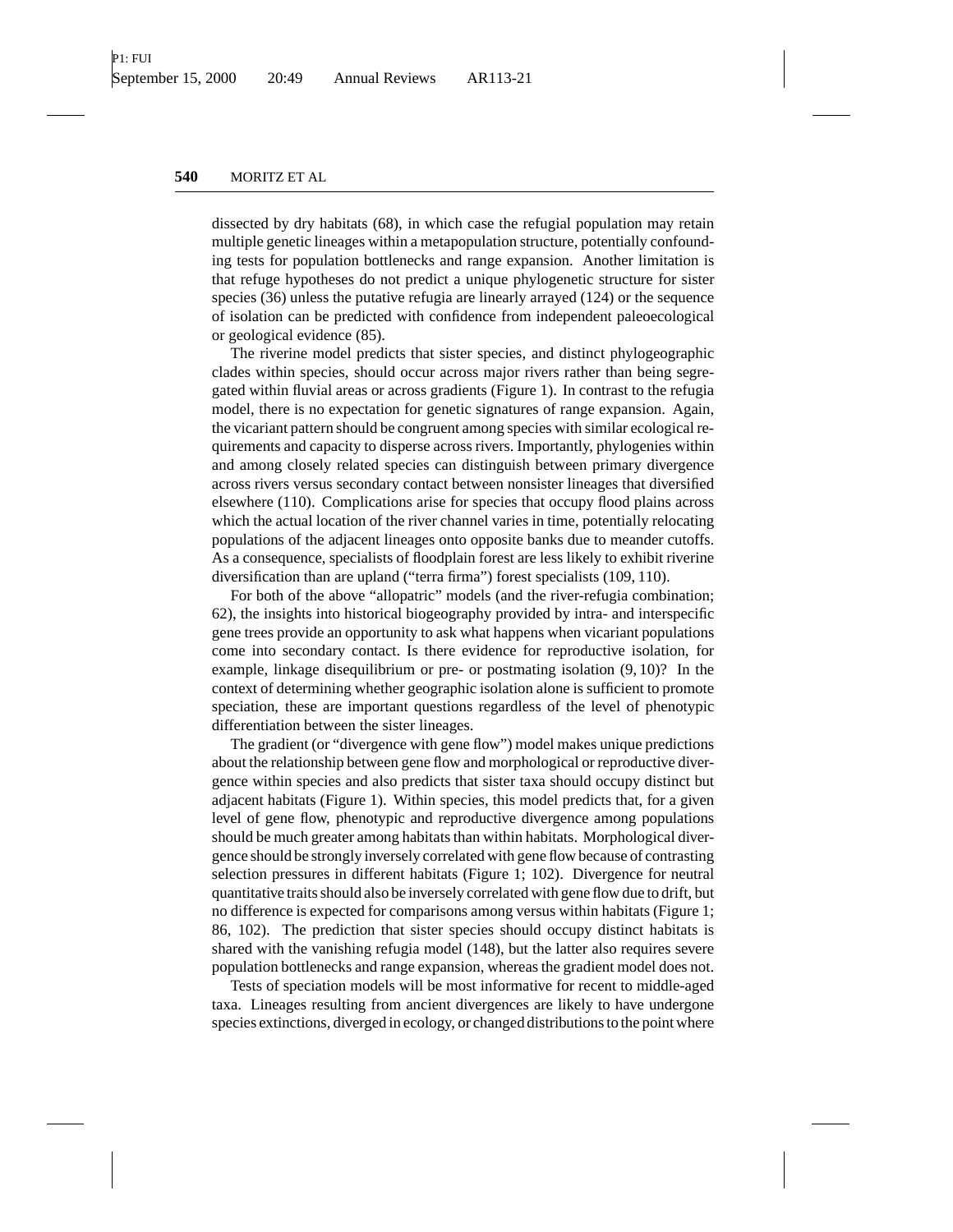the original geographic/ecological context of speciation is obscured. On the other hand, very recent lineages may not have achieved a genetic signature sufficient to pinpoint their mode of origin. This issue is relevant to both phylogenetic and biogeographic approaches. Although analytical methods to distinguish between allopatric and sympatric speciation mechanisms from species phylogenies have been proposed (8), it seems unlikely that they can distinguish parapatric models (e.g. gradient model) from other alternatives.

#### **TEMPO OF SPECIATION**

Molecular phylogenies of extant taxa offer the opportunity to examine the tempo and mode of speciation for groups in which fossil data are lacking (99) as is the case for most tropical rainforest taxa. Several questions regarding the evolution of the high species diversity of tropical regions may be addressed as comprehensive molecular phylogenies for diverse groups become available. First, is there evidence for recent bursts of speciation consistent with Pleistocene Refuge models? Second, how do the relative divergence times of tropical and temperate lineages compare—are tropical taxa older than temperate taxa? Third, how do estimates of extinction and speciation rates in tropical clades compare to those of nontropical sister groups—does the high species diversity in tropical groups result from higher speciation rates, lower extinction rates, or a combination of the two? Fourth, how does the tempo of speciation, inferred from molecular divergence, differ among rainforest regions with different ecological and/or geological histories?

Is there evidence for recent Pleistocene speciation? Given uncertainties about rates of molecular evolution and the typically low precision of most estimates (67), the following compilation of genetic divergence among sister species of rainforest vertebrates seeks only to examine broad patterns. Comparisons of relative divergence estimates among sister taxa in tropical and temperate regions involve few assumptions, other than that of similar rates of substitution across taxa and among groups. Bearing the above caveats in mind, molecular phylogenies of birds, mammals, lizards, frogs, and salamanders from tropical regions of Central and South America, Australia, and Africa suggest that most speciation events in tropical rainforests predate the Pleistocene (Table 2). For example, only 7 of 125 speciation events in 22 genera of tropical South American small mammals occurred in a time frame consistent with Pleistocene divergence (<about 4% sequence divergence for mtDNA cytochrome b sequences; Figure 2) and most of those occurred in a single rodent genus, *Oecomys*. In birds, 18 of 64 speciation events show sister groups differing by >4% in mitochondrial protein coding genes (cyt-b and/or ND2). Most of these (10) are concentrated in a single genus of Spinetails (*Cranioleuca*; 48). In total, the available data indicate that Pleistocene climate oscillations played little role in generating vertebrate species diversity in tropical rainforests.

Are tropical taxa older than temperate taxa? We do not know of any studies that directly compare ages of species from temperate and tropical regions. However, a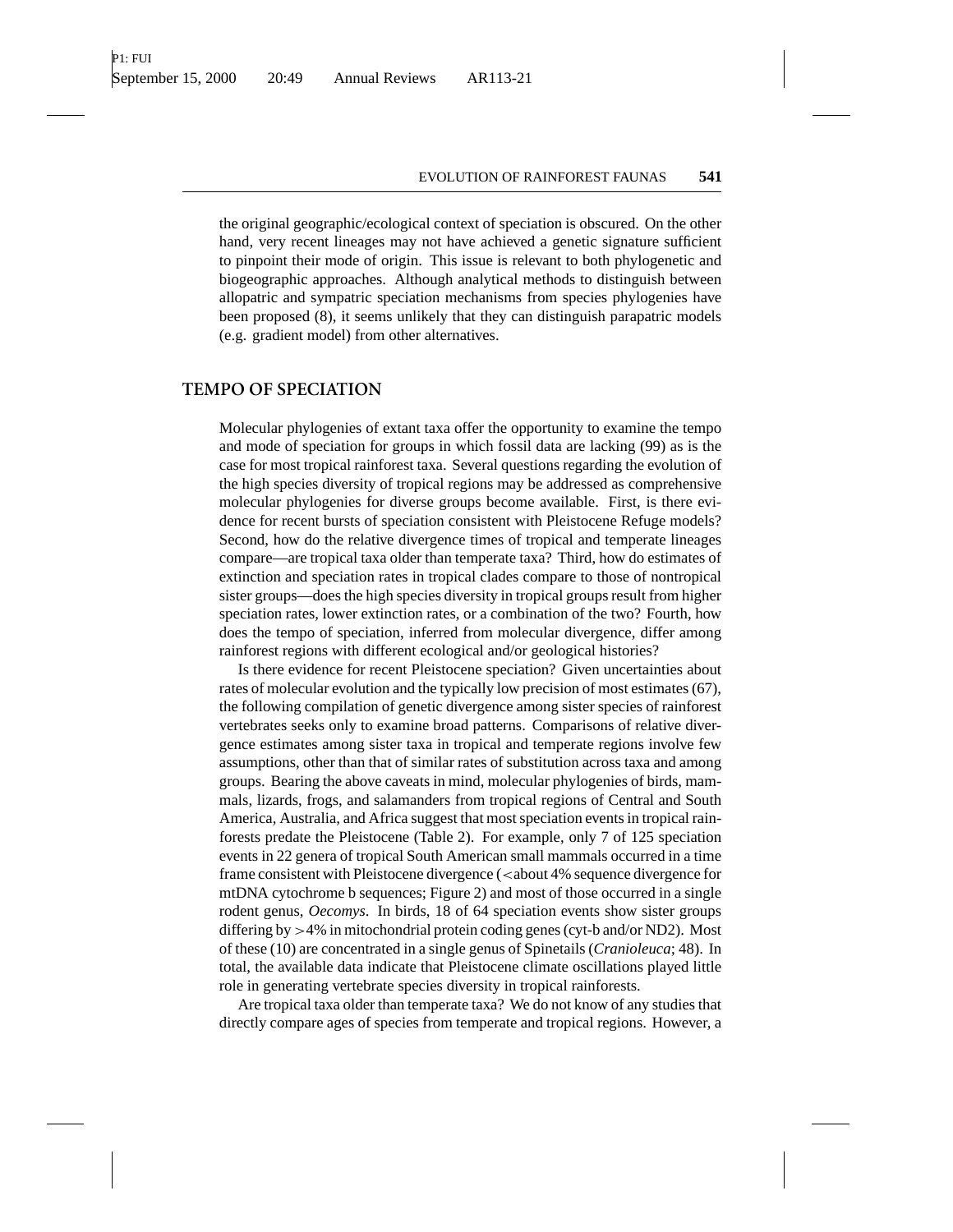| TABLE 1 Summary of genetic distance among sister species and/or sister groups from molecular systematic studies of tropical<br>vertebrate taxa <sup>a</sup> |                         |                                              |                                           |                                             |
|-------------------------------------------------------------------------------------------------------------------------------------------------------------|-------------------------|----------------------------------------------|-------------------------------------------|---------------------------------------------|
| Taxon                                                                                                                                                       | Data Type               | Mean (range)                                 | Time (My)                                 | Reference(s)                                |
| Oedipina<br>Caudata                                                                                                                                         | Allozymes<br>Nei's D    | $0.73(0.35 - 1.60)$                          | $4.87(2.3 - 10.7)$                        | 53                                          |
| Physalaemus<br>Anura                                                                                                                                        | 12S rRNA<br>16S rRNA    | $10.12(2.24 - 18.71)$<br>$15.14(6.17-24.89)$ | 10.12 (2.24-18.71)<br>$15.14(6.17-24.89)$ | 55<br>ಸ                                     |
| Bufo (neotropical species)<br>Cophixalis                                                                                                                    | 16S rRNA                | $9.66(4.82 - 14.47)$                         | $9.66(4.82 - 14.47)$                      | C Hoskins & C Moritz,                       |
| Cyclorhamphus<br>Squamata                                                                                                                                   | <b>MCF</b> <sup>b</sup> | 33.95 (3.0-102.0)                            | 16.98 (1.5-61.0)                          | unpublished data<br>8                       |
| Australian carphodactyline<br>Saltuarius, and Phyllurus)<br>geckos (Carphodactylus,                                                                         | 12SrRNA                 | $8.55(3.7 - 14.35)$                          | $8.55(3.7 - 14.35)$                       | unpublished data<br>CJ Schneider,           |
| Australasian ring-tail possums<br>Mammalia                                                                                                                  | ND2, Cyt-b              | $15.24(4.11 - 23.29)$                        | $7.62(2.06-12.65)$                        | 96, MC Lara & C Moritz,<br>unpublished data |
| Amazonian possums<br>Amazonian rodents                                                                                                                      | $Cyt-b$<br>$Cyt-b$      | $9.36(2.30-19.90)$<br>12.51 (0.90-19.63)     | $4.68(1.65-9.95)$<br>$6.75(0.45 - 9.82)$  | 36, 97, 106<br>35, 36, 79,                  |
|                                                                                                                                                             |                         |                                              |                                           | 108-110, 131, 132                           |

**TABLE 1** Summary of genetic distance among sister species and/or sister groups from molecular systematic studies of tropical

**542** MORITZ ET AL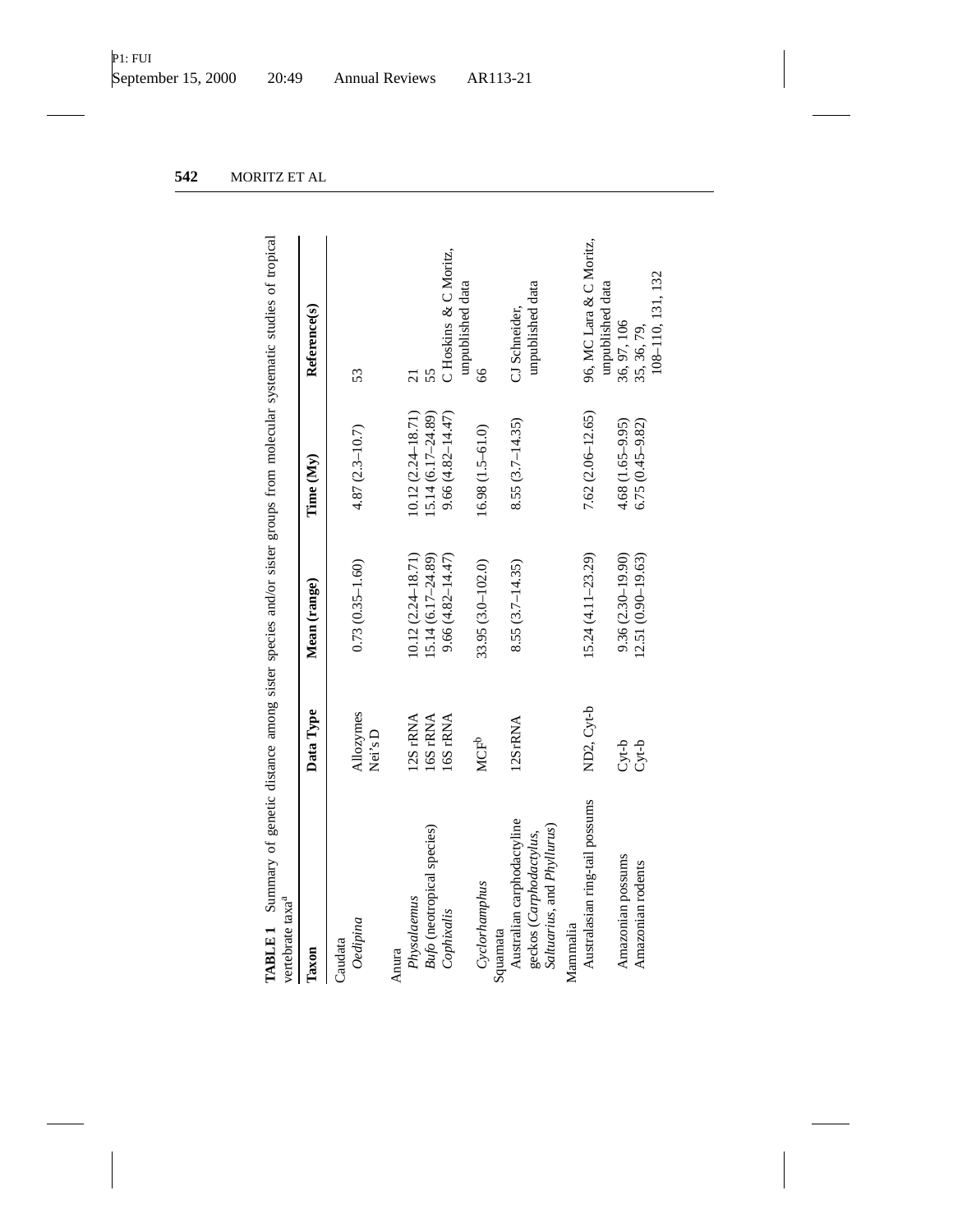| Andean Akodon                                                                                                                                                         | $Cyt-b$         | $7.95(5.40 - 12.20)$   | $3.98(2.70 - 6.10)$ | 104, 111 |
|-----------------------------------------------------------------------------------------------------------------------------------------------------------------------|-----------------|------------------------|---------------------|----------|
| Atlantic Forest marsupials                                                                                                                                            | $Cyt-b$         | $(3.99(5.80 - 19.30))$ | $7.00(2.90 - 9.65)$ |          |
| Atlantic Forest rodents                                                                                                                                               | $7y1-b$         | $13.30(5.84 - 17.40)$  | $6.65(2.92 - 8.70)$ | 78,79    |
| Saguinus monkeys                                                                                                                                                      | 108bp Cyt-b,    | $1.85(6.79 - 13.90)^c$ | $5.93(3.40 - 7.95)$ | 22       |
|                                                                                                                                                                       | 600bp control   |                        |                     |          |
|                                                                                                                                                                       | region.         |                        |                     |          |
| Aves                                                                                                                                                                  |                 |                        |                     |          |
| Tanagers (Rhamphocelus)                                                                                                                                               | $Cyt-b$         | $4.69(1.60 - 8.32)$    | $2.35(0.80 - 4.16)$ | 56       |
| Nyctibiid Potoos                                                                                                                                                      | $Cyt-b$         | 4.41 (11.10-16.20)     | $7.21(5.55 - 8.10)$ |          |
| Bul-buls (Andropadus)                                                                                                                                                 | $Cyt-b$         | $0.60(4.59 - 18.24)$   | $5.30(2.30-9.12)$   |          |
| Scrubwrens (Sericornis)                                                                                                                                               | Cyt-b           | $8.27(5.1 - 13.1)$     | $4.18(2.55 - 6.51)$ |          |
| Chat tyrants (Silvicultrix)                                                                                                                                           | ND <sub>2</sub> | $7.40(5.80 - 9.70)$    | $3.7(2.90 - 4.85)$  |          |
| Spinetails (Cranioleuca)                                                                                                                                              | ND2, Cyt-b      | $1.9(0.50 - 4.00)$     | $0.95(0.25-2.00)$   | 48       |
| Tit-tyrants (Anairetes)                                                                                                                                               | ND2, Cyt-b      | 3.3 (1.10-5.30)        | $1.65(0.50-2.65)$   |          |
| "Studies were selected based on their relatively complete representation of known species and use of mitochondrial DNA in most cases. In all cases, Kitsch trees were |                 |                        |                     |          |

from a distance matrix as listed under Data Type, using Phylip version 3.5. Divergence values represent the branch length between phylogenetically independent pairs of species or sister groups on the Kitsch tree and, with the exception of the Saguinus monkeys (uncorrected p distance) are based on Kimurs 2-parameter estimates. Approximate divergence times were estimated by using 0.15 D/My for allozyme data and 1% and 2%/My sequence divergence for mitochondrial 12S and 16SrDNA and protein-coding e produced aStudies were selected based on their relatively complete representation of known species and use of mitochondrial DNA in most cases. In all cases, Kitsch trees were produced from a distance matrix as listed under Data Type, using Phylip version 3.5. Divergence values represent the branch length between phylogenetically independent pairs of species or sister groups on the Kitsch tree and, with the exception of the *Saguinus* monkeys (uncorrected p distance) are based on Kimurs 2-parameter estimates. Approximate divergence times were estimated by using 0.15 D/My for allozyme data and 1% and 2%/My sequence divergence for mitochondrial 12Sand 16SrDNA and protein-coding genes (ND2 and Cyt-b), respectively (see text for caveats). genes (ND2 and Cyt-b), respectively (see text for caveats). MCF, Micro-Complement Fixation. bMCF, Micro-Complement Fixation.  $\mathbf{g}_{\mathrm{m}}$ 

"Sequence unavailable in Genbank. cSequence unavailable in Genbank.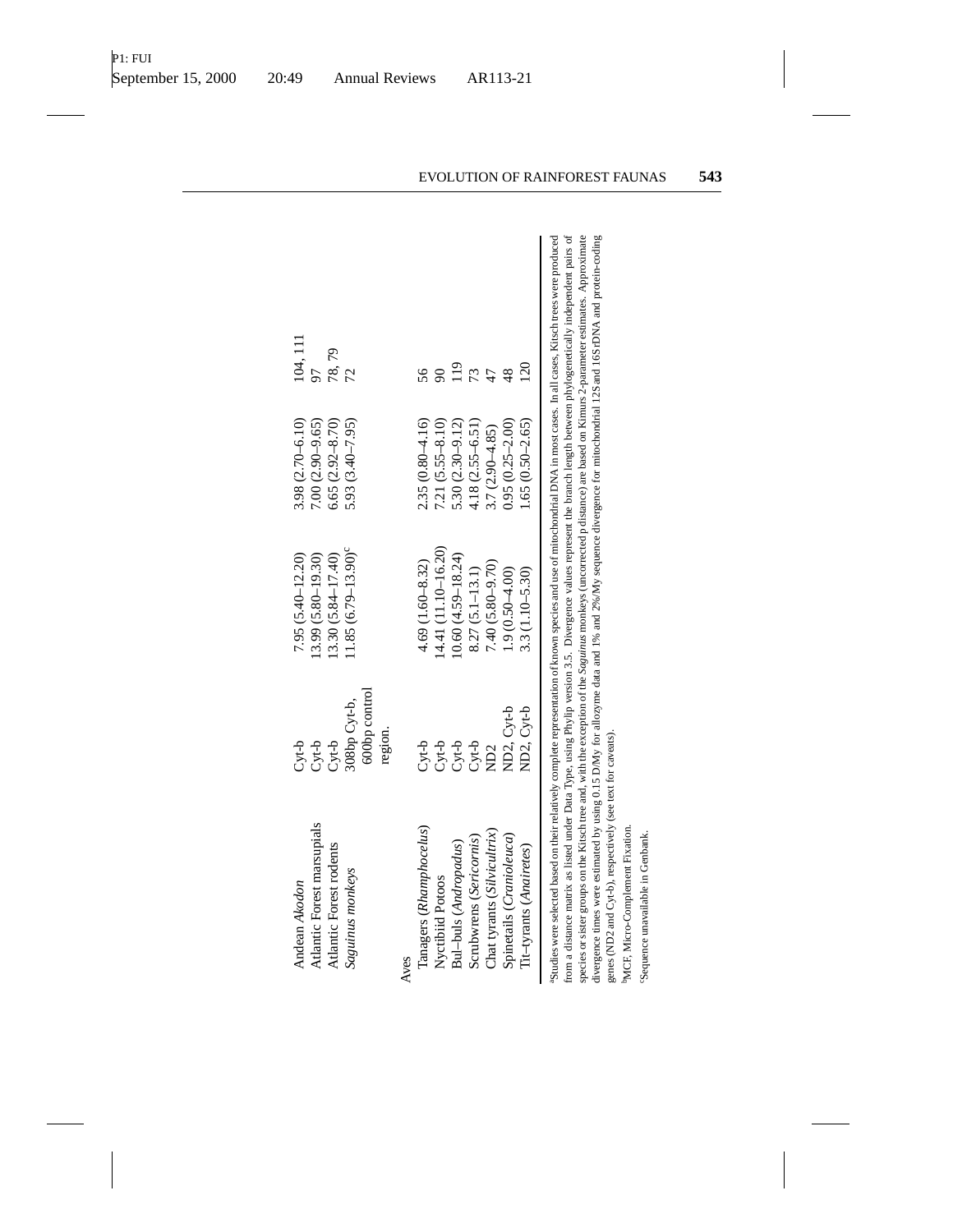

**Figure 2** Histogram of Kimura two-parameter distances between mammalian sister species, as shown in Table 2, grouped by taxonomic affiliation and geographic distribution.

limited sampling of tropical bird taxa (Table 2) allows a preliminary comparison. Klicka  $&\,\mathrm{Zink}$  (77) found the mean sequence divergence among temperate zone sister species to be 5.1%  $\pm$  3.00%. Among the tropical bird species listed in Table 2, the average divergence is 7.2%  $\pm$  4.37%. This difference is not statistically significant (t-test,  $p = 0.12$ ) but additional data are needed for a robust analysis. Avian tribes at low latitudes tend to be older (as estimated from DNA hybridization data) than those at high latitudes (51). Further, avian sister taxa (tribes to families) at low latitudes are also more species rich, implying a higher rate of diversification (speciation less extinction; 24). As molecular phylogenies accumulate for speciesrich genera and families, it should be possible to analyze more precisely the tempo of diversification in tropical vs temperate clades.

Does the tempo of speciation differ among rainforest regions with different ecological and/or geological histories? Again, data are lacking for most taxa and regions but evidence for two groups from South America (birds and mammals)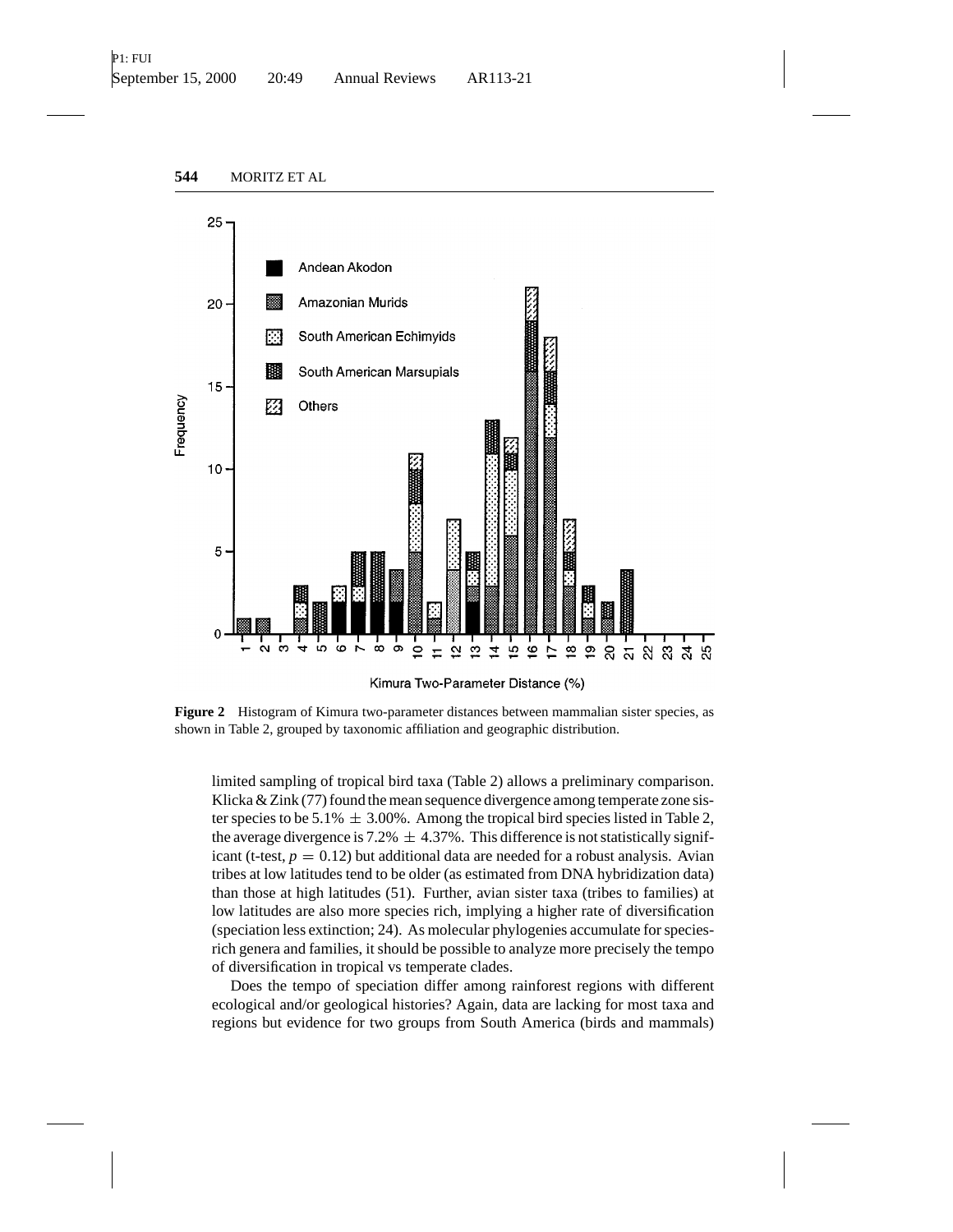is informative. Based on the DNA hybridization data of Sibley & Alquist (127), Fieldså (44) suggested that the tropical Andes contain a greater proportion of young bird species than do the Amazonian lowlands. This view is supported by low levels of mtDNA sequence divergence among species within genera that have a primarily Andean distribution (48, 49, 120; but see 47). For South American mammals, there are sufficient data for murid rodents (104, 113, 131, 132) to examine the relative depth of divergence among species from the Andes and lowland Amazonian rainforests. For species in the genus *Akodon* and closely related genera, mitochondrial cytochrome-b sequence divergence indicates that species in the Andes are significantly younger than those in the Amazonian lowlands. The mean distance between sister taxa in Andean genera is 7.9%  $\pm$  2.45%, whereas the mean distance between sister taxa within Amazonia is  $13.8\% \pm 3.76\%$  (t-test,  $p < 0.001$ ).

Although these comparisons are based on few taxa, the pattern of relatively old species in tropical rainforests may reflect a general pattern worldwide. Roy (119) found that lowland species of a widespread African rainforest bird genus (*Andropadus*) were older than species in the Rift Mountains of East Africa. In Australia, species of rainforest-endemic vertebrates appear to be extremely old, as inferred from the large genetic distance among them (Table 2; 96), and may represent the remnants of an ancient, previously more widespread rainforest fauna. In addition, mtDNA divergence of small mammal species from the Amazon basin and the Atlantic Forest of eastern Brazil reveal similarly ancient speciation events in many taxa (see below and 78, 97, 132), consistent with earlier indications of pre-Pleistocene divergence of Amazonian and Atlantic forest amphibians (66). As better calibrations of molecular evolutionary rates become available and paleoecological reconstructions of habitat distributions are extended further back in time, comparisons of absolute time of divergence among species may allow us to infer the geographic and climatic context of speciation in these ancient lineages.

# **MOLECULAR PERSPECTIVES ON SPECIATION MECHANISMS**

#### **Refugia Models**

While rainforest refugia have been postulated for most rainforest areas of the world, the molecular data necessary to test whether such refugia existed and, if so, whether their existence is associated with speciation have begun to be collected for only a few systems. We summarize findings from analyses of low-moderate elevation areas in Africa, South America, and eastern Australia as a series of case studies. We exclude the high Andes because, while the fauna of these paramo and grassland communities were likely the subject of vicariance (150), they are not germane to the rainforest refuge model.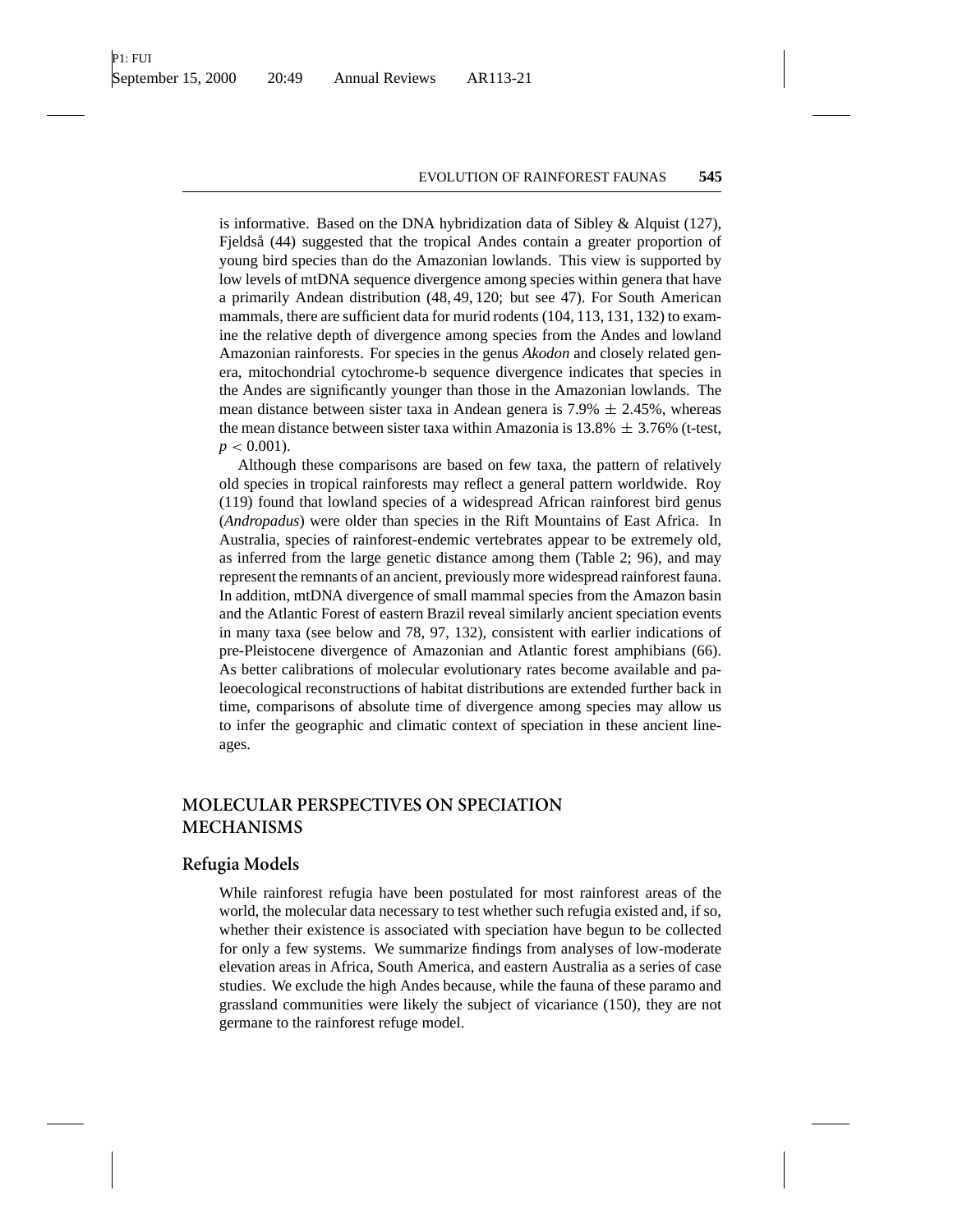*Africa* Molecular analyses have been applied to avian fauna of montane rainforests of east Africa. Using published DNA hybridization data (127), Fjeldså and colleagues (44, 46) demonstrated that these, along with other mountains and the forest/savanna ecotone surrounding the Guineo-Congolian lowland forest, contain concentrations of both recent and old species, whereas the lowland area is dominated by old species. The mountains of east Africa have been proposed as refugia that provided relatively stable montane forest environments during the Quaternary and as a site of recent diversification (37). Phylogenetic analyses of mtDNA sequences from various species and subspecies of bulbuls (*Andropadus*) indicated that the montane taxa were a monophyletic group relative to those in the lowlands and that some of the former had diverged recently  $\left(\langle 3 \rangle \right)$  million years  $\left(\text{My}\right)$ , 119), whereas the latter were mid-early Miocene in age. These observations were interpreted as supporting a montane refuge model of speciation through genetic drift in populations of reduced size (119).

*South America* The forested Andean slopes, the western Amazon Basin, and the Atlantic Forest of coastal Brazil are all major areas of biotic endemism, with refugia proposed for each (17, 18). Despite the extraordinarily rich biota of these regions, however, few molecular data are available, and phylogeographic tests of proposed refuges have yet to be developed (15, 36).

Using the DNA hybridization data of Sibley & Ahlquist (127), Fieldså (44) identified the tropical Andes and the lower eastern Andean fringe as areas with the highest concentration of recently evolved endemic bird species. In contrast, phyletic relics and medium-old taxa characterize the forests of lowland Amazonia. Fieldså (45) described those areas with concentrations of old lineages as "ecologically extremely stable" (EESA) regions, ones that remained stable through the shifting climatic periods in the Pleistocene. "Stability" here refers to ecological conditions that maintained species pools despite local habitat shifts and changing community compositions, rather than constancy of specific extant communities over long time periods.

Fieldså (44, 45) related the high proportion of young species in the Andes (by a factor of three or more relative to Amazonia) to the topographic and climatic complexity created by uplift of the central and northern Andes since the Miocene. These analyses also suggested that most young species within the Atlantic Forest of coastal Brazil occur in the central region in the states of Rio de Janeiro and Espirito Santo, another area where faulting has generated relatively recent escarpments and coastal ranges. Importantly, this region is actually located between postulated Pleistocene refuges.

These conclusions accord with the few available phylogeographic studies of bird lineages distributed from Amazonian lowlands to Andean highlands. For example, the Amazonian species of the flycatcher genus *Leptopogon* is basal to all others in the complex, and the altitudinally zoned Andean species become increasingly younger from low to high elevations (11). Hence, speciation in this genus is consistent with old lowland forest taxa diversifying into habitats of successively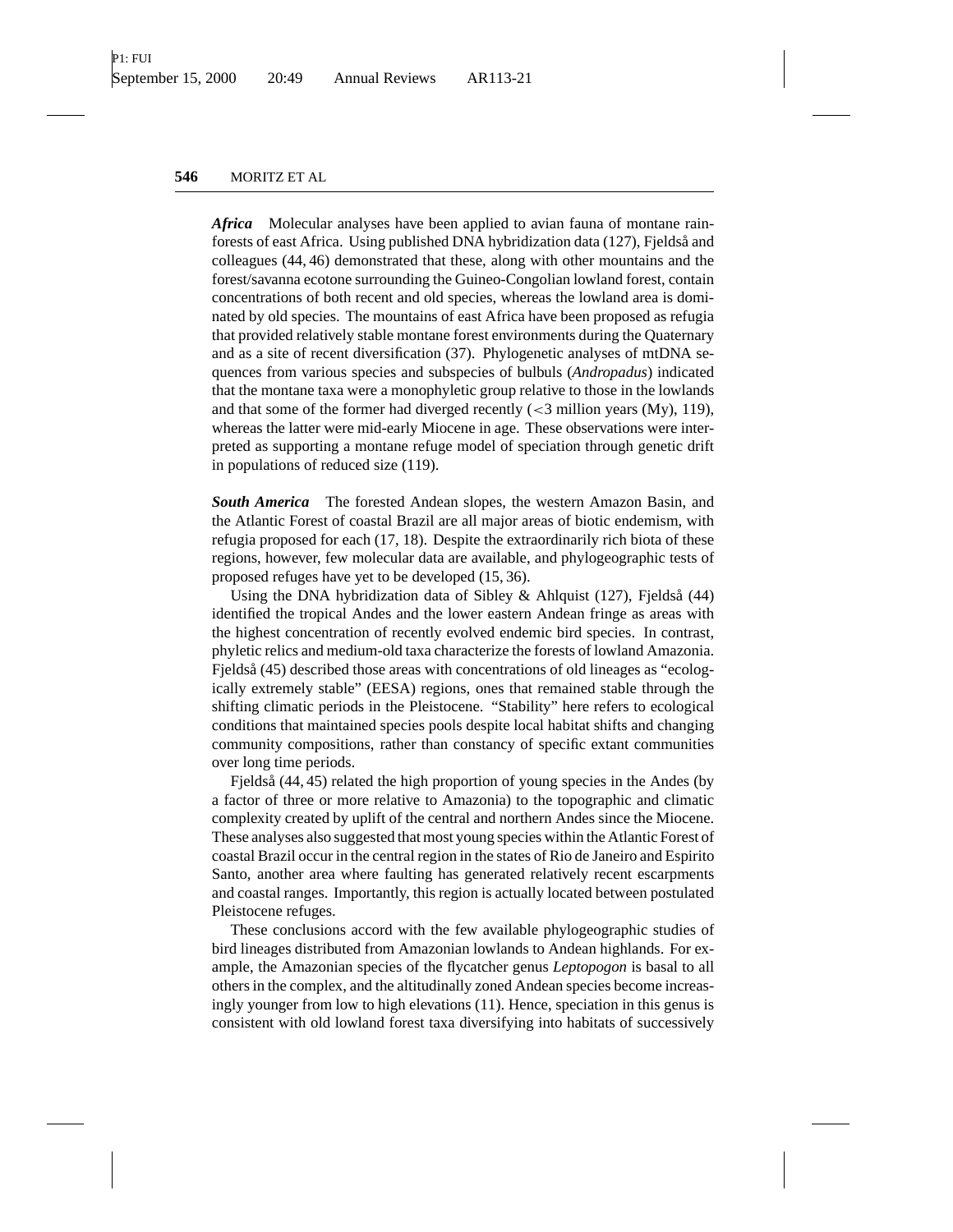higher elevation in the Andes as the mountains rose. Creighton (33) had proposed a similar model for lowland and Andean taxa of mouse opossums of the genera *Marmosops*, *Marmosa*, and *Gracilinanus*, although without molecular data.

The same pattern of older lowland and younger high-elevation species is apparent in small-bodied mammals for which molecular data are available (35, 36, 104, 132). As noted above, sister-species of lowland forest mice are significantly more divergent than are those of Andean taxa. Moreover, divergences among species within lowland lineages of both rodents and marsupials are not only deep but relatively uniform (mtDNA distances  $13.7\% \pm 0.16\%$ ). These data suggest that speciation episodes in each were approximately concordant at some time in the late Tertiary (assuming similar rates of molecular divergence).

In coastal Brazil, those few mammalian taxa for which molecular data are available (78, 97) exhibit distribution patterns inconsistent with diversification between the proposed refuges along the Atlantic escarpment. For example, the two species of the slender mouse opossum *Marmosops* in the Atlantic Forest are elevationally segregated in the mountains of southern coastal Brazil, rather than replacing one another between proposed refugees.

Replacement, with possible contact at a midpoint between refuges, would be expected if refugial isolation had promoted their divergence. The substantial molecular difference between these two species (mtDNA distance of 16.7%) also supports ancient differentiation. Finally, this pair of species cannot be confirmed as phyletic sisters in relation to the five lowland Amazonian species, as would be required if their divergence within the Atlantic Forest were refuge-related. The combination of distribution pattern, depth of molecular divergence, and nonsister relationship all point to differentiation at a time earlier than, and by a process different from, Pleistocene refuge formation. The distribution pattern of elevational segregation, with a geographically limited higher-elevation species in the southern Atlantic Forest and much more broadly distributed lower-elevation one also characterizes other mammals [e.g. rodents of the genera *Delomys* (149) and *Akodon* (26)] as well as some birds [ant wrens of the genus *Drymophila* (155)]. Although molecular estimates of divergence in these taxa have not been published, the shared distribution pattern with *Marmosops* suggests the possibility of a common history.

The association between recent diversification and areas of tectonic, as well as climatic, activity is supported by recent reconstructions of the geological history of the central and northern Andes and adjacent Amazonia. The last (and continuing) major episode of Andean uplift began in early to mid-Miocene (10–12 MYA). By the end of the Pliocene, the eastern cordillera was sufficiently high to alter the flow of the proto-Amazon from north into the Caribbean to its present exit into the Atlantic Ocean to the east (82, 84). Andean uplift also generated substantial subsidence of foreland basins and forebulge formation in western Amazonia, producing a series of subbasins now filled with sediments of Andean origin. Phylogeographic signatures concordant with these underlying paleogeophysical features remain evident in the small mammal fauna of that region today (36, 81, 107, 110).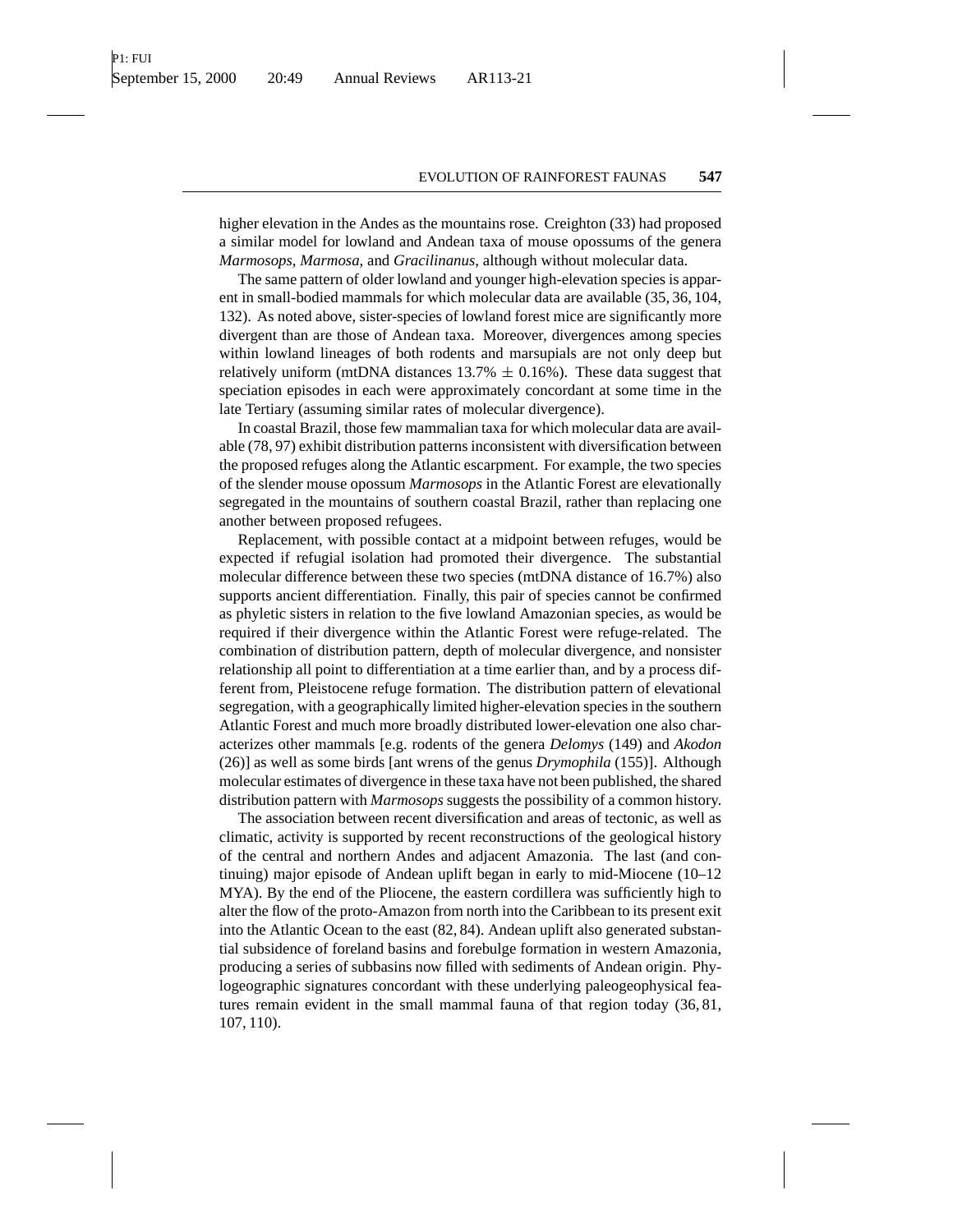A general conclusion reached from the molecular studies is that species diversification in the lowland tropical forests is older than previously thought, with a substantial proportion of the extant fauna initiating divergence prior to the Pleistocene. In the case of Amazonia, the high species richness and endemism of the proposed refugia may have resulted from greater age and, perhaps, longer-term stability. These regions have thus served as reservoirs for speciation in the geologically active areas around the periphery of Amazonia, but not as centers of active and recent speciation.

*Australian Wet Tropics* The rainforests of the Australian wet tropics occupy a small (<1 million hectare) area in northeast Queensland but have the high species diversity and endemicity (relative to temperate/arid regions in Australia) typical of rainforests elsewhere. Geologically, the major topographic features—peaks of the Great Dividing Range—are ancient eroded remains of an uplift that is perhaps >150 Mya in age; superimposed on this has been localized volcanic activity in the late Cenozoic to as recently as 10 kya. From paleopalynology, there is strong evidence for contractions of complex angiosperm rainforests during glacial cycles, so that the forests were restricted to mesic (mostly high elevation) areas for much of the Quaternary and perhaps earlier (76). High-elevation Pleistocene refugia have been proposed by plant biogeographers (152) although analyses of charcoal indicate that these were extensively dissected by dry forests (68). Paleoclimate modeling (101) infers a major disjunction of the cool complex rainforests, which harbored the majority of endemic vertebrates, to either side of a relatively low, dry saddle termed the Black Mountain Corridor (BMC) during the last glacial maximum. This was followed by a rapid expansion of these forests at 8 thousand years ago (kya) (68, 101) reaching a maximum extent in a cool wet phase between 7.5 and 6 kya, which would have facilitated migration between areas of upland rainforest, even those that are now isolated.

Molecular comparisons of endemic species indicate that very few are likely to have arisen within the Pleistocene, with most probably representing Miocene divergences (see above). This, together with evidence from geographic patterns of species richness (154), indicates that the major effect of mid-late Pleistocene climate fluctuations has been local extinction rather than speciation. In the absence of recent radiations within genera so far examined, we focus on the patterns of molecular and morphological variation within widely distributed endemic species.

Phylogeography of mtDNA has been examined for 13 species of vertebrate (five birds, four frogs, four lizards): all but three birds (two of which are not rainforest specialists) show a congruent phylogeographic break located at or adjacent to the BMC (74, 124, 126; M Cunningham, unpublished data). Levels of sequence divergence across the BMC range from  $\langle 1\% 12\% 12\% 124\% 124\% 124\% 124\% 125\% 125\% 126\% 127\% 128\% 129\% 129\% 129\% 129\% 129\% 129\% 129\% 129\% 129\% 129\% 129\% 129\% 129\% 129\% 129\% 129\% 129\% 129\% 129\$ birds, 7.58% for frogs, and 7.35% for lizards. For the herpetofauna, most (7/8) divergence values across the BMC are >4%, indicating largely pre-Pleistocene isolation of these high-elevation communities. Within areas, there is evidence from the gene trees for recent population reductions followed by (presumably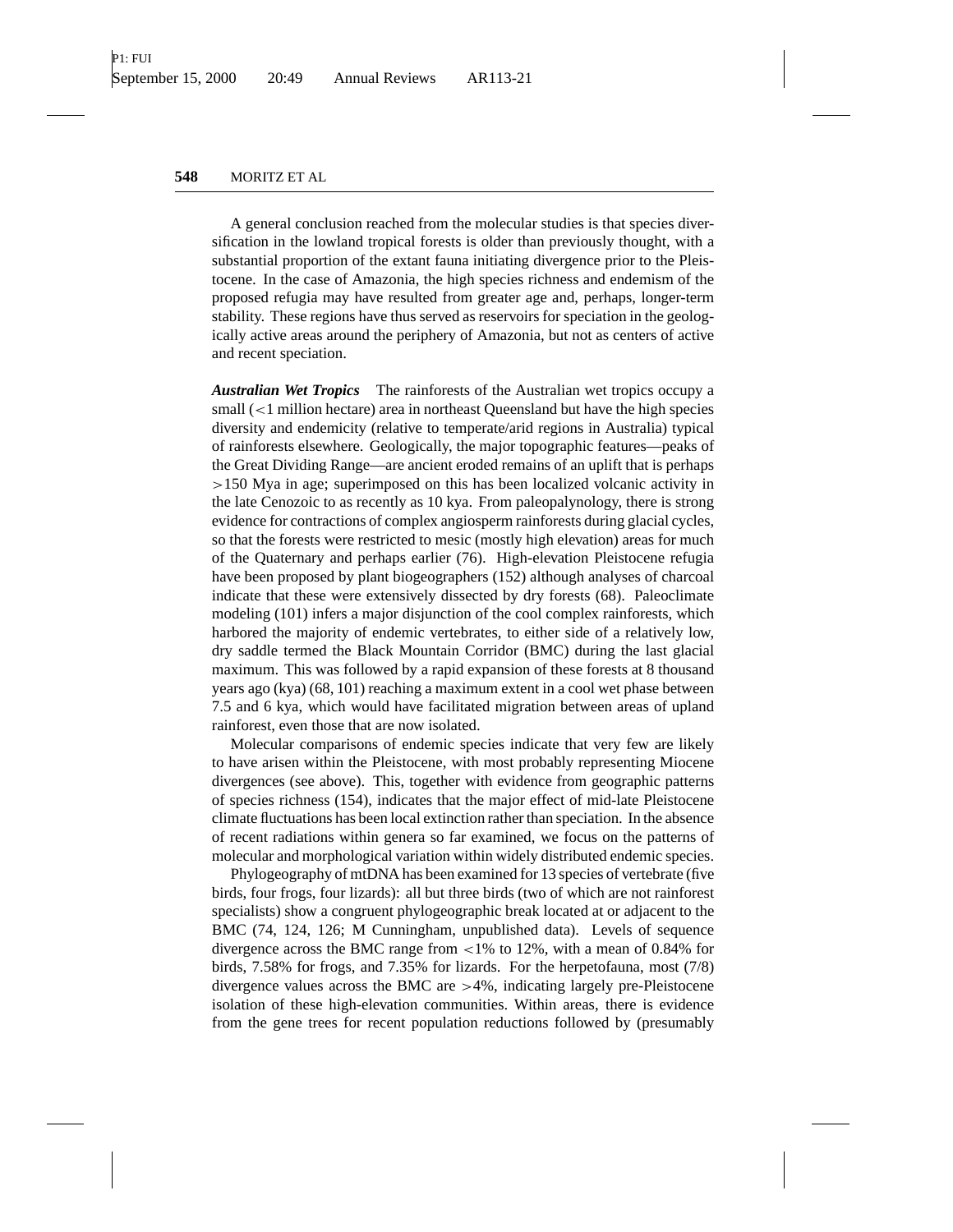Holocene) range expansions (124, 125) as required by the refuge model (Table 1). Notably, it appears that the community of rainforest-dependent vertebrates from the southernmost block has been largely or wholly reconstituted by migration from the north during the Holocene expansion events (124). Two rainforest species examined, a high-elevation bird (*Sericornis keri*, 74) and a low-mid elevation *Drosophila* (*D. birchii*, 75), showed exceptionally low diversity and no geographic structure across the wet tropics, suggestive of recent restriction to a single region.

The evidence for both refugial isolation, in some cases extending back millions of years, and recent range expansions provides an unusual opportunity to evaluate critically the effect of isolation combined with population bottlenecks on morphological differentiation within species. The result is straightforward—little or no differentiation in ecomorphological traits was observed in the lizards (125, 126) or frogs (M Cunningham, unpublished data). Detailed morphometric comparisons have not yet been made for the birds, but it is notable that there are no pairs of subspecies separated by the BMC. Experimental tests for reproductive isolation between the isolated populations have not been carried out. However, genetic analyses of secondary contact zones in three taxa (a frog, skink, and mammal; M Cunningham, B Phillips, L Pope, respectively, unpublished data) did not reveal linkage disequilibrium or consistent heterozygote deficiency, as would be expected with strong reproductive isolation.

The Wet Tropics system provides an ideal test case for the refuge model, even allowing for pre-Pleistocene events. The paleoecological and molecular evidence for long-term isolation combined with late Pleistocene contractions and subsequent range expansions is compelling, yet there is little detectable effect on morphological or reproductive divergence where this has been examined. While not all species are expected to diversify in response to refugial isolation and drift (85), the consistency of these observations across taxa must cast doubt on the general validity of the refugia hypothesis. More detailed studies of zones of secondary contact between the northern and southern lineages are needed to substantiate our conclusion.

# **Riverine Barrier Model**

Few studies have used molecular approaches to investigate the role of rivers as boundaries demarcating diversified taxa within Amazonia, and none, to our knowledge, have been concerned with such a role in other lowland tropical forest regions of the globe. Results of the few molecular studies designed to test explicitly for riverine isolation  $(22, 23, 50, 56, 81, 108, 110)$  tend to be equivocal, as might be expected, since the question must be asked for each individual taxon for each of the major river systems of Amazonia. Capparella's research on birds (22, 23) shows a riverine effect, although its extent is unknown given the short section of the Rio Amazonas examined. Broad-scale phylogeographic (mtDNA) analyses of felids (ocelots, margays) revealed a congruent division across the Rio Amazonas (38), although sample sizes were small.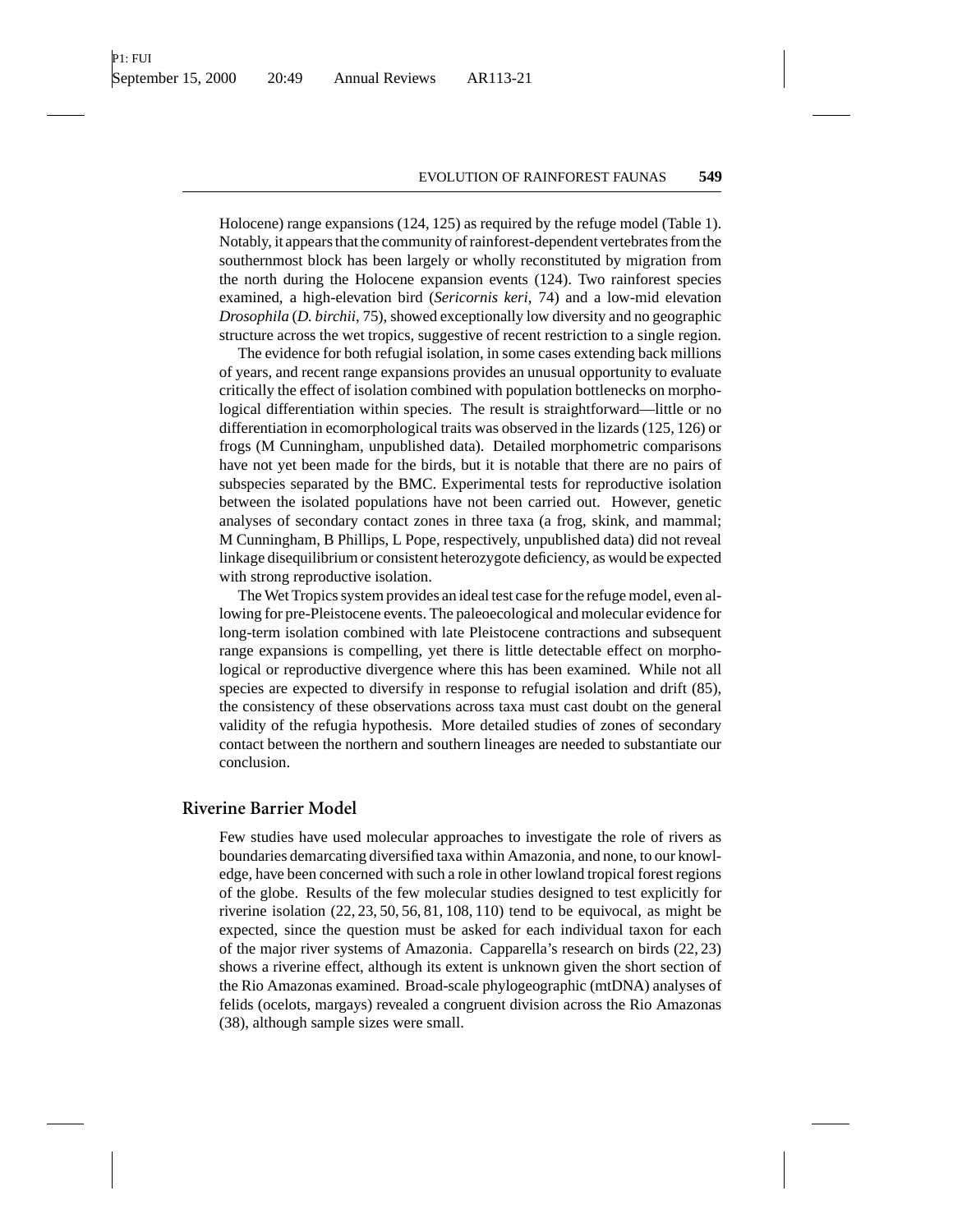Divergence patterns for both frogs (50, 81) and small mammals (108–110) have been examined for the Rio Juruá, western Brazil, with the same sampling design, using allozymes and/or mtDNA sequences. Of the 29 species or species pairs of small mammals (7 marsupials, 1 primate, and 21 rodents), a clear riverine effect was observed only for subspecies of the saddle-back tamarin (*Saguinus fuscicollis*; 114). However, phylogenetic analyses of the entire species complex (72) suggest that the Rio Juruá is only a point of secondary contact and was not involved in primary divergence (107). A riverine effect is plausible for two other species (*Oecomys* sp. and *Proechimys echirothrix*, but the geographic extent of sampling for these is inadequate. In all other cases, no riverine effect is apparent. In 15 of these taxa, little molecular divergence is present, and individual haplotypes are broadly distributed on both banks and along the entire length. In the remaining 11 taxa, deep divergences between sister lineages are concordant with their geographic placements along the river. The turnover point is perpendicular to the river, not along its bank, and is coincident with both paleogeographic features and a transition between present forest formations (110). The Rio Juruá also fails to form a barrier among any of the frog taxa examined to date, although the same phylogeographic break related to paleogeography and/or forest type is apparent (50, 81).

### **Gradient Models**

In Central Africa, Smith et al (141, 142) evaluated the Gradient (divergence with gene flow) model in several species of birds found both in central rainforest and the vast (often greater than 1,000 km wide) forest-savanna mosaic that surrounds it. Central African rainforest contrasts sharply with ecotone habitats in both climate and ecology (93). Ecotonal forest patches experience both lower annual rainfall and greater annual variation in rainfall than the main rainforest (80). In addition to these climatic differences, there are also large differences in community structure, involving both fauna and flora. For example, mosaic habitats include fewer numbers of forests species in addition to savanna species absent from the forest. These physical and ecological differences have resulted in contrasting selective environments and corresponding differences in morphology (25) of the organisms that live in them. Endler (40) estimated that 52% of the contact zones between sister species in Africa occurred between forest and savanna, not between historical refugia as predicted by the forest refugia hypothesis. More recently, Fjeldså (44) concluded that newly evolved species were concentrated in the transitional ecotones and montane environments that surround the main central African rainforest.

Smith and colleagues (139, 141, 142) compared morphological divergence within and between habitats for three widely distributed and phylogenetically distinct species of birds in Central Africa. These include the little greenbul (*Andropadus virens*), black-bellied seedcracker (*Pyrenestes ostrinus*), and olive sunbird (*Nectarinia olivacea*). Genetic divergence as a measure of gene flow was also examined within two of the species (cf Figure 1). In the little greenbul (141), the relationship between gene flow and morphologic divergence in heritable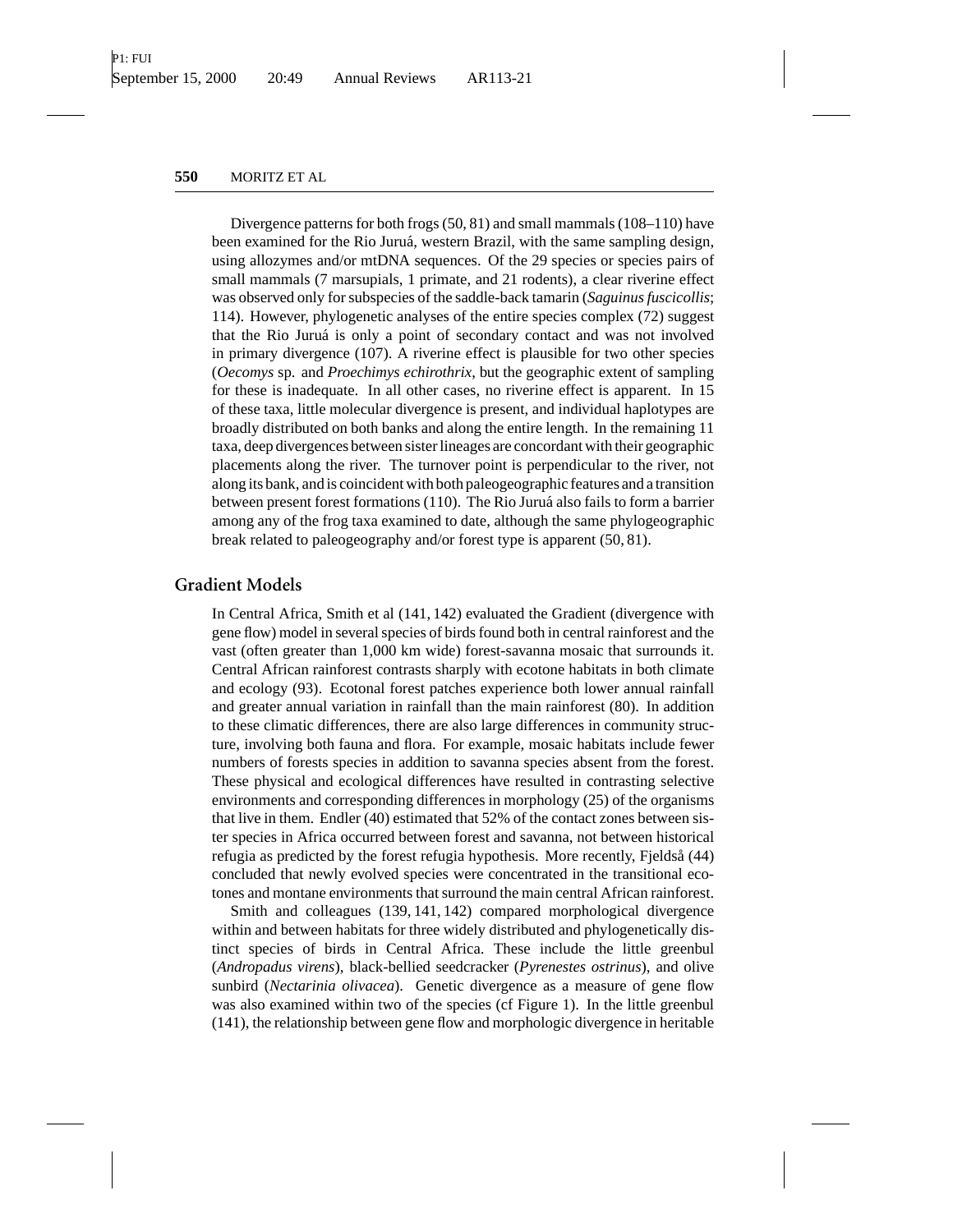characters was found to support a central prediction of the Gradient model (39, 117). Ecotone and forest populations diverged more morphologically per unit gene flow than did populations from the same habitat. Finally, the magnitude of morphological differences between ecotone and forest populations were similar to that seen between species, suggesting that differential selection was resulting in species level differences in morphology.

The agent of selection causing the morphological differences between the two habitats was not identified. However, the direction of morphological change, particularly the finding that ecotone populations of little greenbuls have longer wings, is consistent with the need for greater aerodynamic efficiency in more open habitats (141) because of increased predation by aerial predators (12, 123).

Causes of habitat-associated morphological shifts in the black-bellied seedcracker are clearer. Seedcrackers show a polymorphism in bill size (133, 138). Small- and large-billed morphs interbreed throughout their range. However, they differ in feeding ecologies (134, 136, 137), in diet, and in feeding efficiencies on sedges, which results in disruptive selection on bill width (138). In contrast to rainforest populations in which only small- and large-billed morphs occur (135), a "mega-billed" morph is found in ecotones (139). Mega-billed morphs specialize on a species of sedge found only in ecotonal areas that has seeds too hard for either small- or large-billed morphs to crack (139). Despite high levels of gene flow with central rainforest populations (mtDNA control region  $Nm = 7$ ), the megabilled morph is maintained because of its selective advantage for feeding on these extremely hard seeds (139).

Examination of morphological and geographic distance in populations of the olive sunbird revealed a similar pattern of divergence between forest and ecotones (142). As in both other species, morphological divergence is greater between than within habitats, regardless of the geographic distance separating populations. Although estimates of gene flow are unavailable, populations of ecotones and forests separated by only 200 km are more morphologically divergent than forest populations separated by more than 600 km.

None of these studies examined levels of reproductive isolation, but Orr & Smith (102) suggested substituting morphological divergence with an index of reproductive divergence and comparing levels of gene flow within and between habitats to examine whether reproductive divergence is higher for between-habitat comparisons per unit gene flow than within-habitat comparison. Indices of reproductive divergence could be obtained from mate choice experiments or analyses of genetically based signaling characters important in mate recognition (102).

A similar pattern of morphological divergence between habitats was found in a species of ground-dwelling rainforest skink (*Carlia*) in the Wet Tropics of Australia (126). Despite substantial gene flow, adult males and females were found to be about 15% smaller in body size in open (wet sclerophyll) forests than in adjacent rainforest and also to differ in head and limb proportions independent of size. Although this variation could partially result from phenotypic plasticity, it is notable that life history also differs, with adults reproducing at an earlier age in open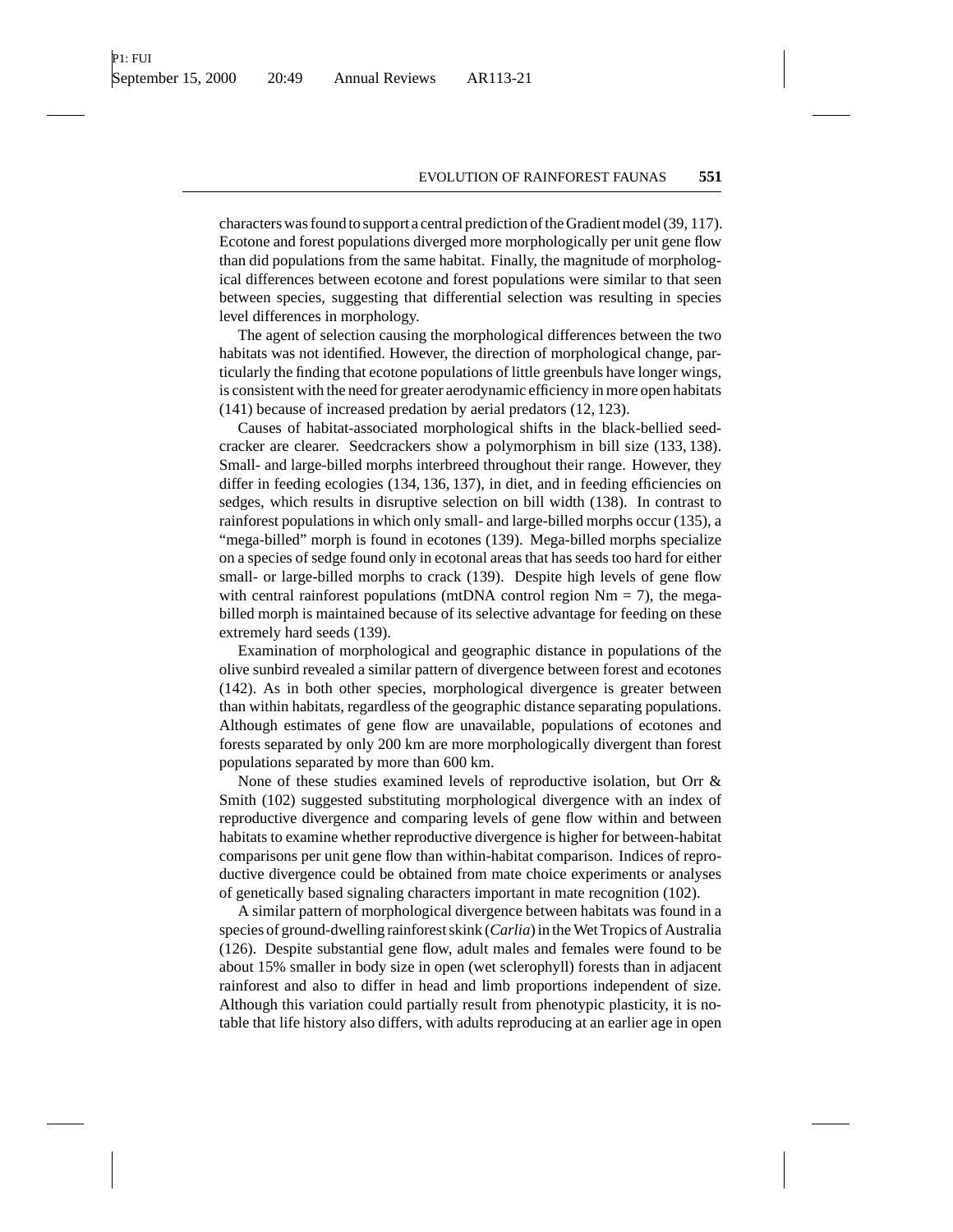habitats. Like other endemic rainforest vertebrates in the Wet Tropics (see above), *C. rubrigularis* shows a major phylogeographic break in mtDNA variation across the BMC (>12% sequence divergence). Differences in ecomorphological traits across the BMC were trivial relative to those between habitats, despite the long period of isolation between regions. These observations of intraspecific variation appear more consistent with the gradient model than the refuge model. Furthermore, using model lizards in the two habitats, Schneider et al (126) identified increased predation by birds as a possible agent of selection for smaller body size in the open forest habitat.

Explicit tests of the role of elevational gradients in speciation are scarce. Patton and colleagues (104, 111) applied the phylogenetic approach (Figure 1) to species of akodontine and oryzomyine rodents distributed across geographically adjacent elevational transects. The results rejected the gradient model and supported a vicariance hypothesis, as sister-species were distributed between geographically adjacent areas of similar altitude rather than among different elevations along each montane transect.

For African greenbuls, Smith et al (142) found that morphological divergence per unit geographic distance was as high between central lowland rainforest and mountain populations as it was between lowland forest and ecotone populations. In contrast, other comparisons between habitats, and those among mountain populations, showed much less morphological divergence. Therefore, isolation on mountains alone, at least for greenbuls, does not appear to cause morphological divergence. These results suggest that elevational gradients may be an important factor leading to morphological divergence.

# **SYNTHESIS**

#### **Tempo and Causes of Speciation**

Molecular data, when appropriately integrated with paleoecology, biogeography, and studies of phenotypic variation and reproductive divergence (13), have great potential to inform theories about the factors that generate species diversity in tropical rainforest faunas and how these faunas have changed through time. Given that such investigations have only recently begun in earnest, it is no surprise that this potential has not yet been realized. Despite their limitations, the results to date have sharpened the questions and suggested improved ways of addressing previously intractable problems.

The analyses of intraspecific diversity described above provide general support for the effectiveness of selection gradients in generating phenotypic diversity and are consistent with several requirements of the gradient (divergence with gene flow) model. Further, they suggest that geographic isolation per se, even when combined with population bottlenecks and subsequent range expansions, does not generate substantial diversity in phenotypes. There are few cases where the gradient and refuge models have been contrasted directly for the same system.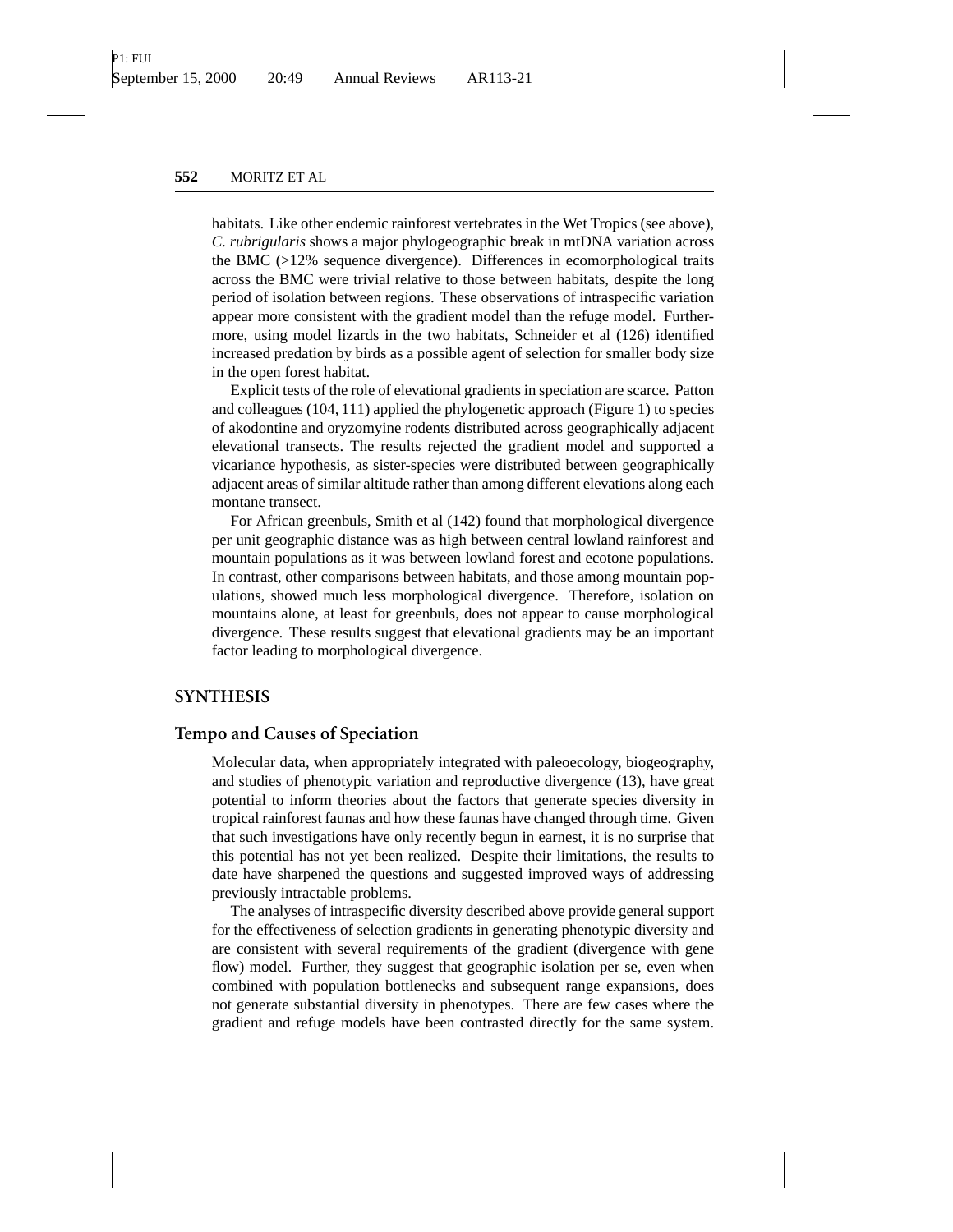However, juxtaposition of the first two observations above suggests that differential selection, such as that occurring among populations inhabiting different forest types, is a primary determinant of phenotypic variation within species of rainforest fauna, with its effectiveness depending on the balance between selection pressure and gene flow. This conclusion is hardly novel (39) but is worth stating given the prominence accorded to genetic drift in many recent discussions (119). Given that selection-driven divergence can occur without complete suppression of gene flow, we suggest that greater attention should be given to ecological factors that promote selection gradients, with less attention on whether the geographic context is allopatric, parapatric, or sympatric (102, 121, 141). The role of sexual selection in promoting speciation (116) in rainforest faunas has yet to be explored.

The link between factors driving intraspecific diversity and those causing speciation is still to be established. While the divergence with gene flow model underlying the gradient hypothesis has a sound theoretical basis (39) and is supported by experimental studies of *Drosophila* (39, 117), it remains to be demonstrated unequivocally that selection across ecological gradients is a major cause of speciation in tropical faunas. Whereas the intraspecific analyses tend to support the gradient model, the few tests employing interspecific phylogeny did not (104). Data from both approaches are too sparse to warrant further speculation, but one thing is clear—we need to integrate studies of intraspecific molecular, phenotypic, and reproductive variation with those of interspecies phylogenies in order to rigorously distinguish between the alternative hypotheses about speciation mechanisms (Table 1). Such studies need to be extended to taxa that can be manipulated experimentally.

The foregoing review does provide one clear result—the great majority of vertebrate species so far examined appear to have diverged from their extant sister species well before the onset of the climatic perturbations of the Pleistocene. Further, there is tantalizing evidence that relatively young taxa are geographically concentrated, occurring predominantly in areas that have been recently active geologically and in ecotonal regions. Whether these patterns reflect geographic differences in rates of extinction, speciation, or both remains to be seen, but we note that higher speciation rates in areas with strong habitat heterogeneity is consistent with the potential for speciation via diversifying selection. That species within most genera examined to date tend to be very old has limited the inferences that can be made about speciation mechanisms. In this context, it would be rewarding to focus more attention on species-rich lineages occupying geographic regions with concentrations of young species.

The substantial age of most species examined raises one intriguing question given that any one of the mechanisms suggested has the potential to cause rapid speciation, particularly if connected with shifts in mate choice, why are there not more young species? We expect that the rapid shifts in the composition and distribution of vegetation and associated climates during the last two glacial cycles would have generated abundant opportunity for speciation via selection gradients or differential selection among isolates, but there is little evidence for this in tropical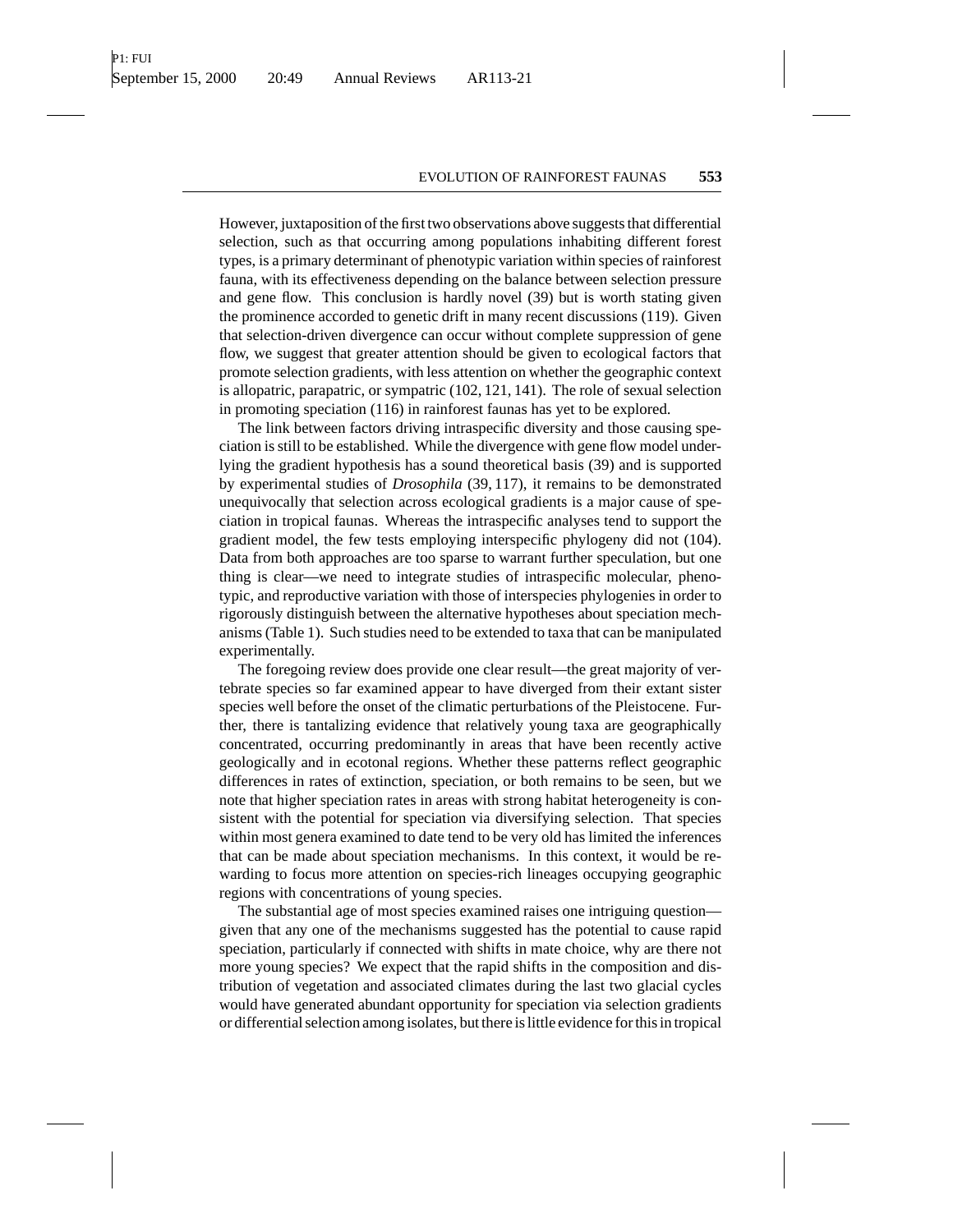systems. By contrast, there are numerous examples of recent adaptive radiations or speciation events in postglacial temperate environments, on islands, or in recently formed lakes (52, 54, 65). There are several possible, nonexclusive reasons why this might be so. First, it may be that late Pleistocene fluctuations did cause numerous speciation events, but that the derived taxa were subject to a high extinction rate relative to ancestral or unaffected taxa. Second, it may be that most rainforest (and adjacent) environments lacked the ecological opportunity for survival of new species that is characteristic of islands, recently formed lakes, etc. Third, perhaps species responded to rapid climate change predominantly by migration rather than adaptive differentiation (112), so that populations remained in structurally similar environments with morphology under stabilizing selection. Further progress on this question will require close integration of molecular and morphological information with information from the fossil record and paleoecology.

While some progress is being made with rainforest vertebrates, comparable studies of invertebrates and plants are mostly lacking. Given the prominence of tropical arthropods and plants in accounts of global and tropical species diversity, this is clearly a major omission. Neotropical butterflies are an exception (reviewed by 15, 18, 89). Almost no attention has been paid by to the evolutionary dynamics of species interactions in tropical systems, a dominant theme in ecological perspectives on tropical rainforest diversity. Molecular analyses of interacting species [e.g. host plants and phytophagous arthropods (43), host-parasite systems, mutualisms, etc.] would be extremely rewarding in this respect and are becoming more plausible as taxonomic and biogeographic data are improving for some groups.

# **Implications for Conservation Planning**

That tropical rainforests and the species they sustain are under threat from habitat destruction and degradation has been emphasized repeatedly, although not all accounts are uniformly negative (16). In response to this and the recommendations of the 1992 International Convention on Biological Diversity, there is an effort by global and national agencies to prioritize and set aside areas for conservation (e.g. reserves) and sustainable development. How can a better understanding of the tempo and causes of diversification of rainforest taxa inform this process?

One important contribution is to identify geographic areas that represent concentrations of old endemic species versus those where recently derived species are concentrated. The work of Fjeldså and colleagues (44, 46) is notable in this respect. While areas of both types might be rich in endemic species (i.e. hotspots), the reasons for conserving them and the optimal strategies differ. The former are important as reservoirs of phylogenetic diversity (34, 147) and their protection should focus on maintaining sufficiently large tracts of intact rainforest to preserve the endemics. Areas with concentrations of young species are important from the context of maintaining the evolutionary processes that generate species and phenotypic diversity (42, 94, 140, 141). Several such areas, for example, the central African ecotones, East African rift mountains, Andean slopes, and their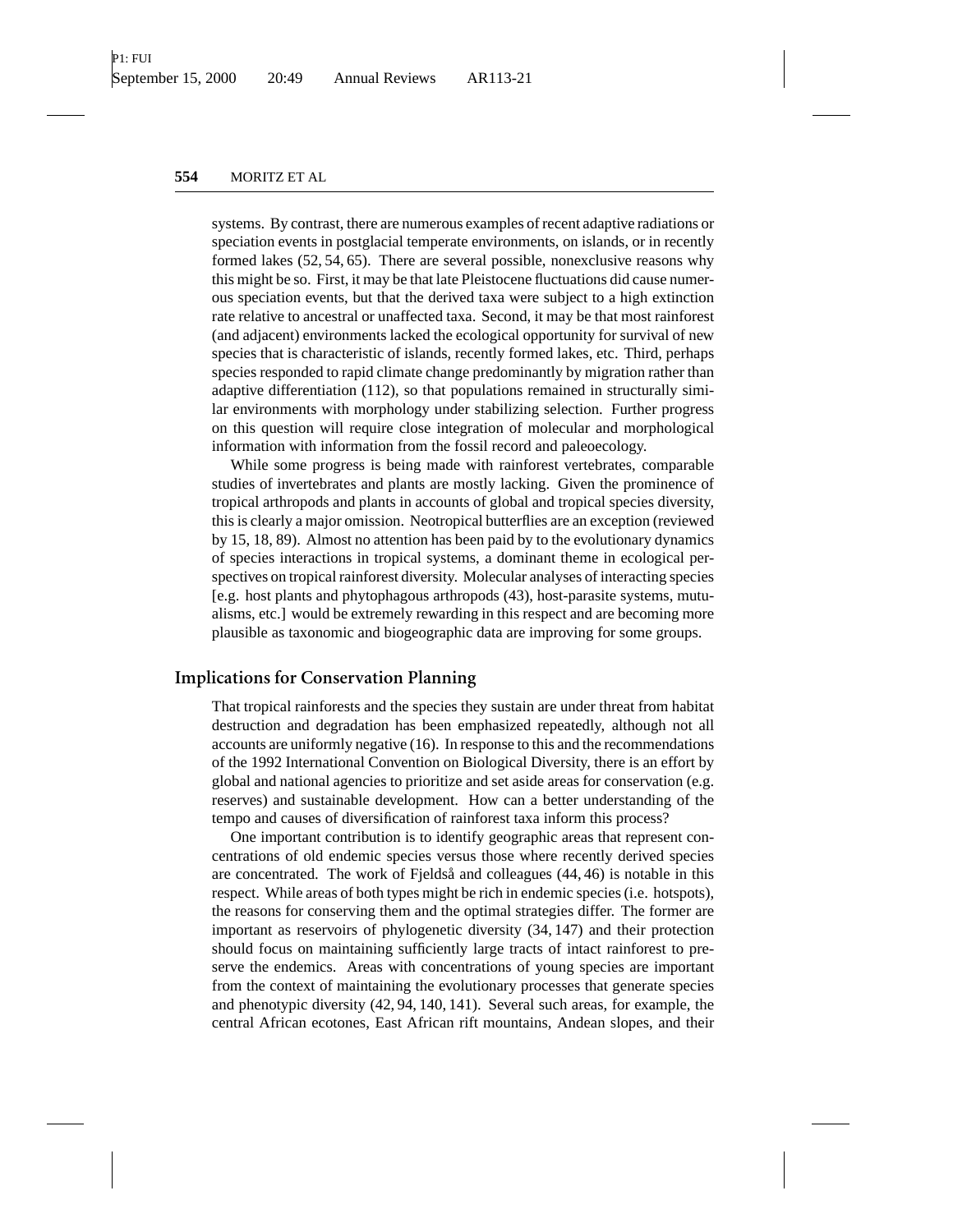parallels elsewhere warrant increased attention from conservation agencies, with particular attention to maintaining the viability, representation, and connectedness of habitats that contribute to these heterogeneous landscapes.

Protection of intraspecific genetic diversity is also prominent in conventions and conservation policies. In this context, we can distinguish between historical and adaptive components of diversity (94)—the former focusing on representation of historically isolated areas, which can be identified by comparative molecular phylogeography combined with paleoecology (2, 95), and the latter focusing on maintaining viable populations within heterogeneous landscapes (141). Conservation priorities based on complementarity of species distributions do not necessarily predict those based on identification of congruent genetic divisions within species (95; T Smith, unpublished data). Moritz (94, 95) suggested an iterative approach whereby areas of high values from species irreplaceability and historical isolation within species are combined. Within such areas, it is essential to maintain the integrity and heterogeneity of habitats in order to protect the adaptive component of intraspecific diversity.

Finally, along with other evidence, comparative molecular phylogeography can reveal how historical fluctuations have shaped the current distribution and composition of communities (124). These studies, along with paleoecological data (68, 69), are providing unambiguous evidence that individual species and ecological communities are highly dynamic in space in time. By contrast, most conservation assessments are essentially static, seeking to identify areas that maximize the representation of species, community, and environmental diversity under present conditions. While these efforts are important and must continue, planners need to ensure that such areas are extensive enough to permit natural dynamic processes to continue. Again, maintaining heterogeneous landscapes on the margins as well as interior of rainforests is essential. Further, as the necessary geographic scale will often be greater than can be reasonably be accommodated within conservation reserves and there is extensive human pressure on landscapes adjacent to rainforests, there is urgent need to focus on conservation strategies and sustainable development outside of protected areas.

#### **Visit the Annual Reviews home page at www.AnnualReviews.org**

#### **LITERATURE CITED**

- 1. Avila-Pires TCS. 1995. Lizards of Brazilian Amazonia (Reptilia: Squamata). *Zool. Verh.* 299:1–706
- 2. Avise JC. 1992. Molecular population structure and the biogeographic history of a regional fauna: a case history with lessons for conservation biology. *Oikos* 63:62–76
- 3. Avise JC. 2000. *Phylogeography: The His-*

*tory and Formation of Species*. Cambridge, MA: Harvard Univ. Press

- 4. Avise JC, Walker D. 1998. Pleistocene phylogeographic effects on avian population and the speciation process. *Proc. R. Soc. London Ser. B* 1998:547–63
- 5. Avise JC, Walker D, Johns GC. 1998. Speciation durations and Pleistocene effects on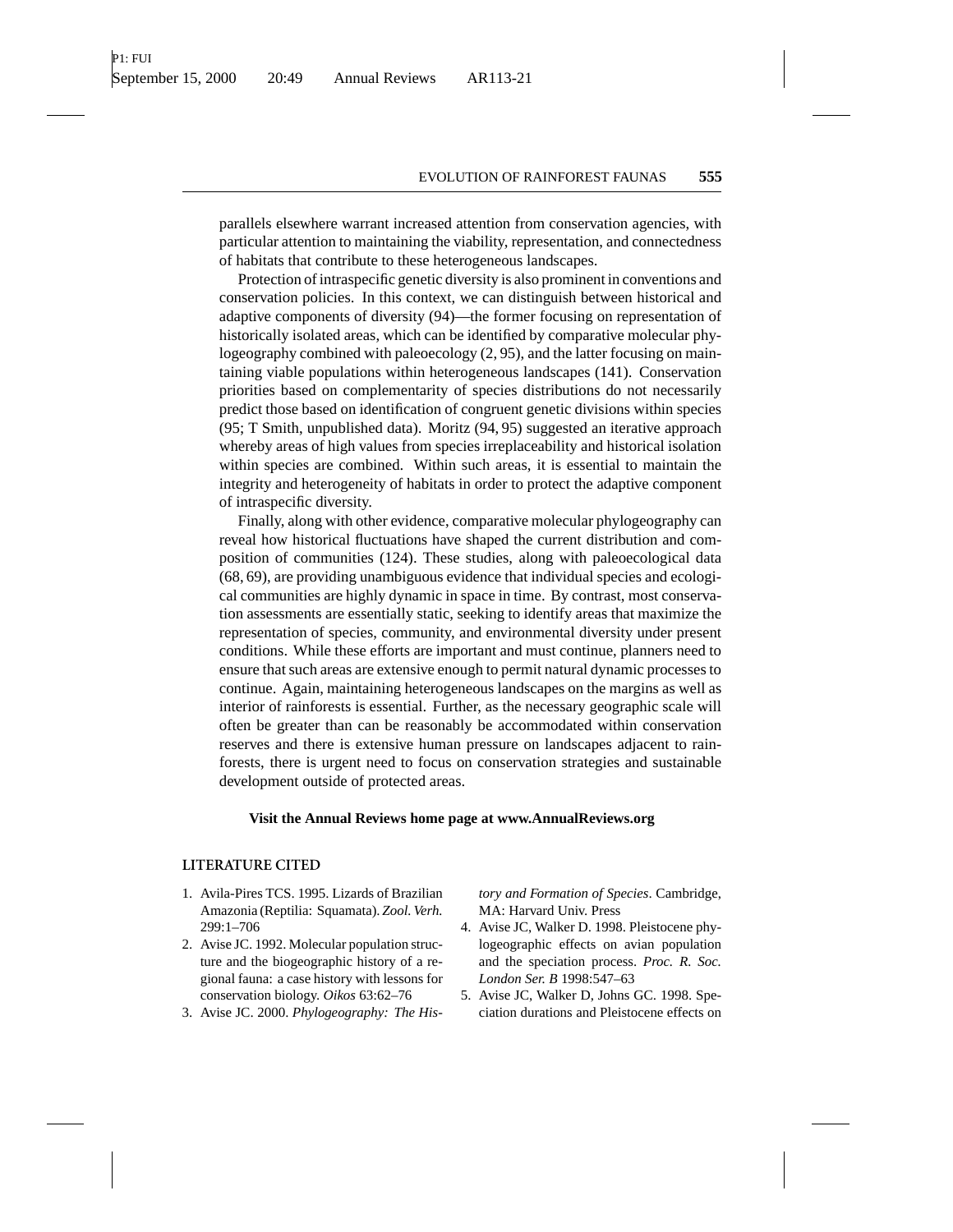vertebrate phylogeography. *Proc. R. Soc. London Ser. B* 265:1707–12

- 6. Ayres JM, Clutton-Brock TH. 1992. River boundaries and species range size in Amazonian primates. *Am. Nat.* 140:531–37
- 7. Balmford A, Mace GM, Ginsgerg JR. 1999. The challenges to conservation in a changing world: putting processes on the map. In *Conservation in a Changing World*, ed. GM Mace, A Balmford, JR Ginsburg. Cambridge, UK: Cambridge Univ. Press
- 8. Barrowclough TG, Vogler AP, Harvey PH. 1998. Revealing the factors that promote speciation. *Philos. Trans. R. Soc. London Ser. B* 353:241–49
- 9. Barton N, Gale K. 1993. Genetic analysis of hybrid zones. In *Hybrid Zones and the Evolutionary Process*, ed. RG Harrison, Vol. 2, pp. 13–45. Oxford, UK: Oxford Univ. Press
- 10. Barton NH, Hewitt GM. 1985. Analysis of hybrid zones. *Annu. Rev. Ecol. Syst.* 16:113–48
- 11. Bates JM, Zink RM. 1994. Evolution into the Andes: molecular evidence for species relationships in the genus *Letopogon*. *Auk* 111:507–15
- 12. Benkman CW. 1991. Predation, seed size partitioning and the evolution of body size in seed-eating finches. *Evol. Ecol.* 5:118– 27
- 13. Brawn JD, Collins TM, Medina M, Bermingham E. 1996. Associations between physical isolation and geographical variation within three species of neotropical birds. *Mol. Ecol.* 5:33–46
- 14. Brower AVZ. 1994. Rapid morphological radiation and convergence among races of the butterfly *Heliconius erato* inferred from patterns of mitochondrial DNA evolution. *Proc. Natl. Acad. Sci. USA* 91:6491–95
- 15. Brower AVZ. 1996. Parallel race formation and the evolution of mimicry in *Heliconius* butterflies: a phylogenetic hypothesis from mitochondrial DNA sequences. *Evolution* 50:195–221
- 16. Brown KS, Brown GG. 1992. Habitat alteration and species loss in Brazilian forests. In *Tropical Deforestation and Species Extinction*, ed. T Whitmore, JA Sayer, pp. 119–42. London: Chapman & Hall
- 17. Brown KS Jr. 1982. Historical and ecological factors in the biogeography of aposematic neotropical butterflies. *Am. Zool.* 22:453–71
- 18. Brown KS Jr. 1987. Conclusions, synthesis, and alternative hypotheses. In*Biogeography and Quaternary History of Tropical America*, ed. TC Whitmore, KS Brown, pp. 175–96. New York: Oxford Univ. Press
- 19. Bush M. 1994. Amazonian speciation: a necessarily complex model. *J. Biogeogr.* 21:5–17
- 20. Bush MB. 1996. Amazonian conservation in a changing world. *Biol. Conserv.* 76:219–28
- 21. Cannatella DC, Hillis DM, Chippindale PT, Weigt L, Rand AS, Ryan MJ. 1998. Phylogeny of frogs of the *Physalaemus pustolosus* species group, with an examination of data incongruence. *Syst. Biol.* 47:311–35
- 22. Capparella AP. 1988. Genetic variation in neotropical birds: implications for the speciation process. *Acta Congr. Int. Ornithol.* 19:1658–64
- 23. Capparella AP. 1991. Neotropical avian diversity and riverine barriers. *Acta Congr. Int. Ornithol.* 20:307–16
- 24. Cardillo M. 1999. Latitude and rates of diversification in birds and butterflies. *Proc. R. Soc. London Ser. B.* 266:1–5
- 25. Chapin JP. 1932. The birds of the Belgium Congo. *Bull. Am. Mus. Nat. Hist.*
- 26. Christoff AU. 1997. *Contribucao a sistematica das especies do genero Akodon (Rodentia: Sigmodontinae) do leste do Brasil: estudos anatomicos, citogeneticos e de distribuicao geographica*. DSc thesis. Univ. Sao Paulo
- 27. Cody ML. 1996. Introduction to neotropical diversity. In *Neotropical Diversity and*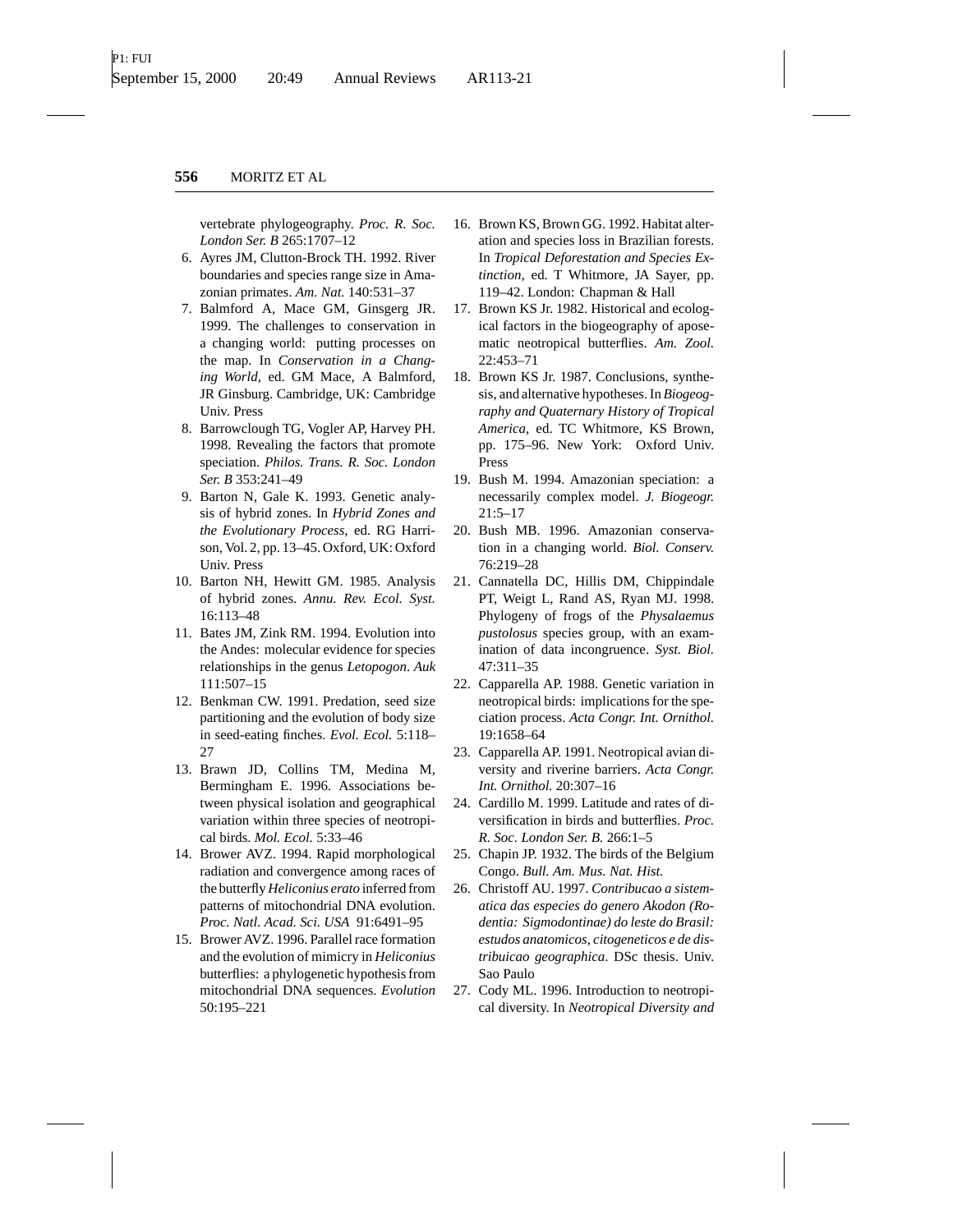*Conservation*, ed. AC Gibson, pp. 1–20. Los Angeles: Univ. Calif.

- 28. Colinvaux P. 1993. Pleistocene biogeography and diversity in tropical forests of South America. In *Biological Relationships Between Africa and South America*, ed. P Goldblatt, 16:473–99. New Haven, CT: Yale Univ. Press
- 29. Colinvaux P, De Oliveira P, Moreno J, Miller M, Bush M. 1996. A long pollen record from lowland Amazonia: forest and cooling in glacial times. *Science* 274:85– 88
- 30. Cracraft J. 1985. Historical biogeography and patterns of differentiation within the South American avifauna: areas of endemism. In *Neotropical Ornithology, Ornith. Monogr. 36*, ed. P Buckley, MS Foster, ES Morton, RS Ridgely, FG Buckley, pp. 49–84. Washington DC: Am. Ornithol. Union
- 31. Cracraft J. 1989. Speciation and its ontology: the empirical consequences of alternative species concepts for understanding patterns and processes of differentiation. In *Speciation and Its Consequences*, ed. D Otte, JA Endler, pp. 28–59. Sunderland, MA: Sinauer
- 32. Cracraft J, Prum RO. 1988. Patterns and processes of diversification: speciation and historical congruence in some neotropical birds. *Evolution* 42:603– 20
- 33. Creighton GK. 1985. Phylogenetic inference, biogeographic interpretations, and the pattern of speciation in *Marmosa* (Marsupialia: Didelphidae). *Acta Zool. Fenn.* 170:121–24
- 34. Crozier RH. 1997. Preserving the information content of species: genetic diversity, phylogeny, and conservation worth. *Annu. Rev. Ecol. Syst.* 28:243–68
- 35. da Silva M, Patton J. 1993. Amazonian phylogeography: mtDNA sequence variation in arboreal echimyid rodents (Caviomorpha). *Mol. Phylogenet. Evol.* 2:243–55
- 36. da Silva MNF, Patton JL. 1998. Molecular phylogeography and the evolution and conservation of Amazonian mammals. *Mol. Ecol.* 7:475–86
- 37. Diamond AW, Hamilton AC. 1980. The distribution of forest passerine birds and quaternary climate change in tropical Africa. *J. Zool.* 191:379–402
- 38. Eizirik E, Bonatto SL, Johnson WE, Crawshaw PG, Vie JC, et al. 1998. Phylogeographic patterns and evolution of the mitochondrial DNA control region in two neotropical cats (Mammalia, Felidae). *J. Mol. Evol.* 47:613–24
- 39. Endler JA. 1977. *Geographic Variation, Speciation, and Clines*. Princeton, NJ: Princeton Univ. Press
- 40. Endler JA. 1982. Pleistocene forest refuges: fact or fancy. In *Biological Diversification in the Tropics*, ed. GT Prance. New York: Columbia Univ. Press
- 41. Endler JA. 1982. Problems in distinguishing historical from ecological factors in biogeography. *Am. Zool.* 22:441–52
- 42. Erwin TL. 1991. An evolutionary basis for conservation strategies. *Science* 253:750– 52
- 43. Farrell BD, Mitter C. 1993. Phylogenetic determinants of insect/plant community diversity. In *Species Diversity in Ecological Communities*, ed. RE Ricklefs, D Schluter, pp. 253–66. Chicago, IL: Univ. Chicago Press
- 44. Fjeldså J. 1994. Geographical patterns for relict and young species of birds in Africa and South America and implications for conservation priorities. *Biodivers. Conserv.* 3:207–26
- 45. Fjeldså J. 1995. Geographic patterns of neoendemic and older relic species of Andean forest birds: the significance of ecologically stable areas. In *Biodiversity and Conservation of Neotropics Forests*, eds. SP Churchill, H Balslev, E Forero, JL Luteyn, pp. 89–102. New York: NY Bot. Gard.
- 46. Fjeldså J, Lovett JC. 1997. Geographical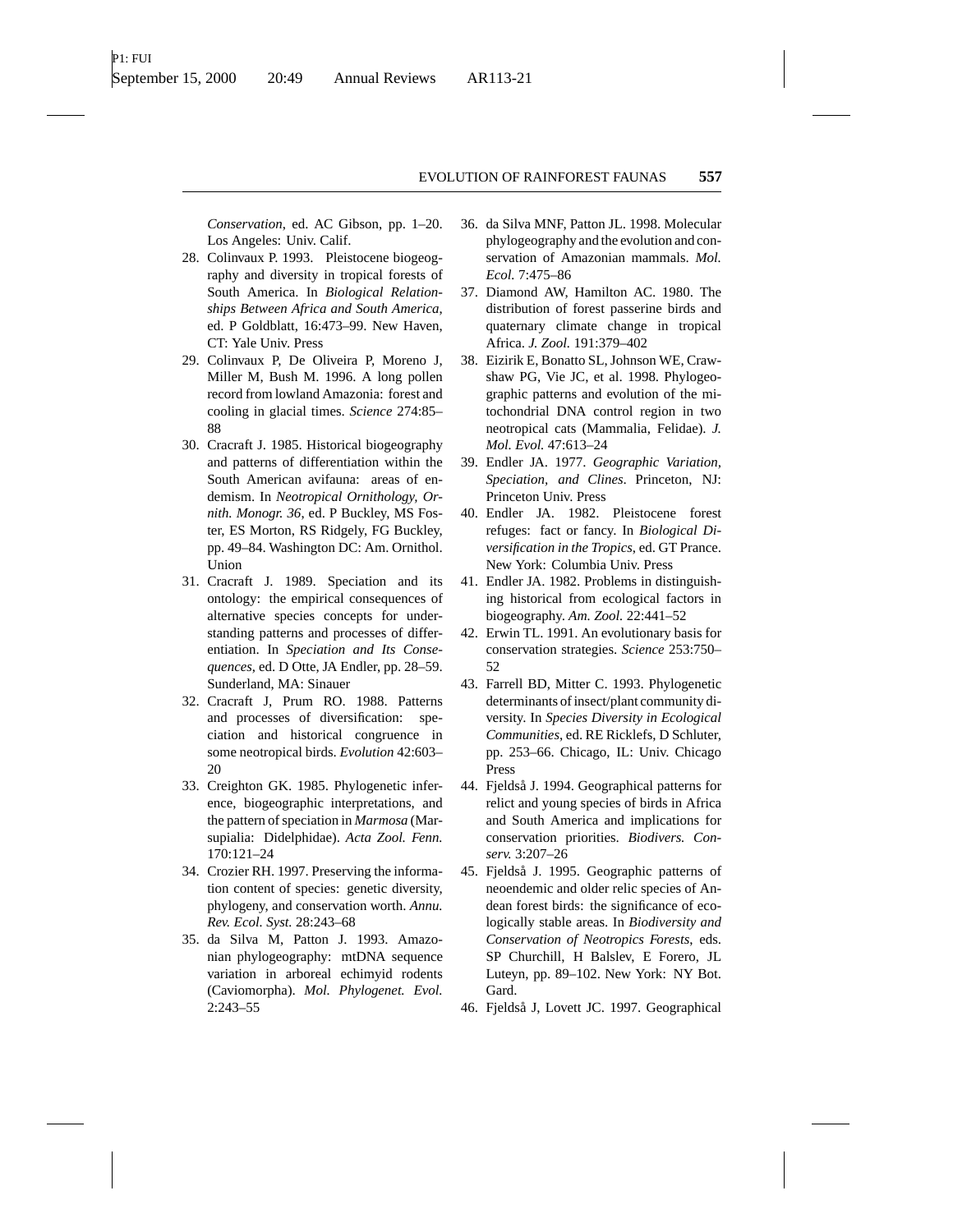patterns of old and young species in African forest biota: the significance of specific montane areas as evolutionary centres. *Biodivers. Conserv.* 6:325–46

- 47. Garcia-Moreno J, Arctander P, Fjeldså J. 1998. Pre-Pleistocene differentiation among chat-tyrants. *Condor* 100:629–40
- 48. Garcia-Moreno J, Arctander P, Fjeldså J. 1999. A case of rapid diversification in the neotropics: phylogenetic relationships among *Cranioleuca* spinetails (Aves, Furnariidae). *Mol. Phylogenet. Evol.* 12:273–81
- 49. Garcia-Moreno J, Arctander P, Fjeldså J. 1999. Strong diversification at the treeline among *Metallura* hummingbirds. *Auk* 116:702–11
- 50. Gascon CS, Lougheed C, Bogart JP. 1996. Genetic and morphological variation in *Vanzollinius discodactylus*: a test of the river hypothesis of speciation. *Biotropica* 28:376–87
- 51. Gaston KJ, Blackburn TM. 1996. The tropics as a museum of biological diversity: analysis of the New World avifauna. *Proc. R. Soc. London Ser. B* 263:63–68
- 52. Givnish TJ, Systma KJ. 1997. *Molecular Evolution and Adaptive Radiations.* Cambridge, UK: Cambridge Univ. Press
- 53. Good D, Wake D 1997. Phylogenetic and taxonomic implications of protein variation in the Mesoamerican salamander genus *Oedipina* (Caudata: Plethodontidae). *Rev. Biol. Trop.* 45:1185–208
- 54. Grant PR. 1998. *Evolution on Islands.* Oxford, UK: Oxford Univ. Press
- 55. Graybeal A. 1997. Phylogenetic relationships of bufonid frogs and tests of alternate macroevolutionary hypotheses characterizing their radiation. *Zool. J. Linn. Soc.* 119:297–338
- 56. Hackett SJ. 1996. Molecular phylogenetics and biogeography of tanagers in the genus *Ramphocelus* (Aves). *Mol. Phylogenet. Evol.* 5:368–82
- 57. Haffer J. 1969. Speciation in Amazonian forest birds. *Science* 165:131–37
- 58. Haffer J. 1974. *Avian speciation in tropical South America. Nuttall Ornithol. Club Publ.* 14:1–390. Cambridge MA: NuHall Ornithol. Club
- 59. Haffer J. 1978. Distribution of Amazonian forest birds. *Bonner Zool. Beitr.* 38:38–78
- 60. Haffer J. 1992. On the "river effect" in some forest birds of southern Amazonia. *Bol. Mus. Para. E. Goldi Ser. Zool. ´* 8:217– 45
- 61. Haffer J. 1993. Time's cycle and time's arrow in the history of Amazonia. *Biogeographica* 69:15–45
- 62. Haffer J. 1997. Alternative models of vertebrate speciation in Amazonia: an overview. *Biodivers. Conserv.* 6:451–77
- 63. Haffer J. 1997. Contact zones between birds of southern Amazonia. *Ornithol. Monogr.* 48:281–305
- 64. Hershkovitz P. 1977. *Living New World Monkeys* (*Platyrhini*), Vol. 1. Chicago, IL: Univ. Chicago Press
- 65. Hewitt GM. 1996. Some genetic consequences of ice ages, and their role in divergence and speciation. *Biol. J. Linn. Soc.* 58:247–76
- 66. Heyer WR, Maxson LR. 1983. Relationships, zoogeography, and speciation mechanisms of frogs of the genus *Cycloramphus* (Amphibia, Leptodactylidae). *Arq. Zool. Sao Paulo ˜* 30:341–73
- 67. Hillis D, Mable B, Moritz C. 1996. Applications of molecular systematics. In *Molecular Systematics*, ed. DM Hillis, C Moritz, BK Mable, Vol. 12, pp. 515–43. Sunderland, MA: Sinauer
- 68. Hopkins MS, Ash J, Graham AW, Head J, Hewett RK. 1993. Charcoal evidence of the spatial extent of the *Eucalyptus* woodland expansions and rainforest contractions in north Queensland during the late Pleistocene. *J. Biogeogr.* 20:59–74
- 69. Hopkins MS, Head J, Ash JE, Hewett RK, Graham AW. 1996. Evidence of a Holocene and continuing expansion of lowland rainforest in humid, tropical North Queensland. *J. Biogeogr.* 23:737–45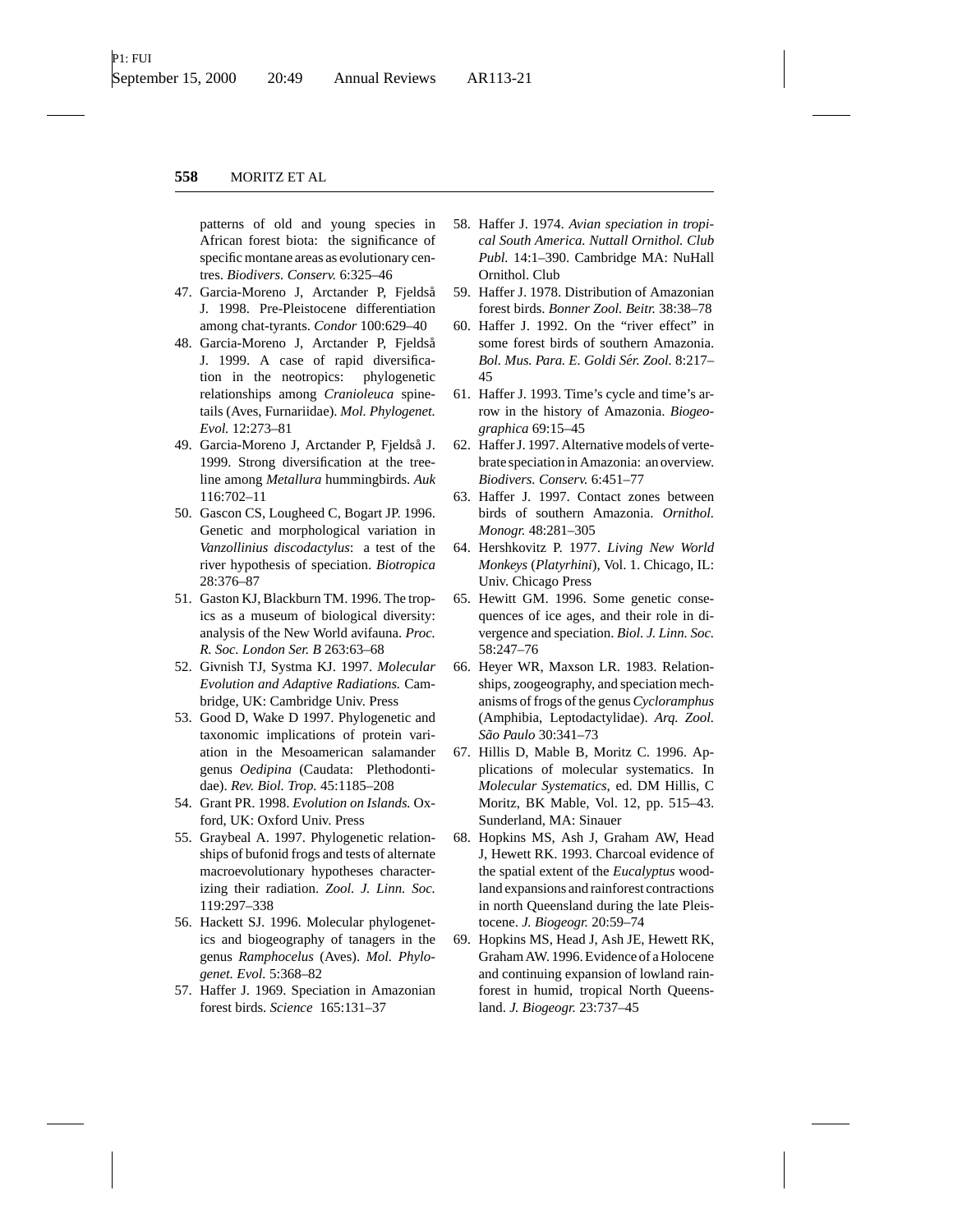- 70. Howard DJ, Berlocher SH, eds. 1998. *Endless Forms: Species and Speciation.* New York: Oxford Univ. Press
- 71. Hubbell SP. 2001. *The Unified Theory of Biodiversity and Biogeography.* Princeton, NJ: Princeton Univ. Press
- 72. Jacobs S, Larson A, Cheverud JM. 1995. Phylogenetic relationships and orthogenetic evolution of coat colour among tamarins (genus *Saguinus*). *Syst. Biol.* 44:515–32
- 73. Joseph L. 1994. *A molecular approach to species diversity and evolution in eastern Australian rainforest birds.* PhD thesis. Univ. Queensland
- 74. Joseph L, Moritz C, Hugall A. 1995. Molecular support for vicariance as a source of diversity in rainforest. *Proc. R. Soc. London Ser. B* 260:177–82
- 75. Kelemen L, Moritz C. 1999. Comparative phylogeography of a sibling pair of rainforest Drosophila species (*Drosophila serrata* and *Drosophila birchii*). *Evolution.* 53:1306–11
- 76. Kershaw AP. 1994. Pleistocene vegetation of the humid tropics of northeastern Queensland, Australia. *Palaeogeogr. Palaeoclimatol. Palaeoecol.* 109:399–412
- 77. Klicka J, Zink RM. 1997. The importance of recent ice ages in speciation: a failed paradigm. *Science* 277:1666–69
- 78. Lara MC, Patton JL. 2000. Phylogeography of terrestrial spiny rats (*Trinomys*, Echimyidae) of the Atlantic forests of Brazil. *Zool. J. Linn. Soc.* In press
- 79. Lara MC, Patton JL, da Silva MNF. 1996. The simultaneous diversification of South American Echimyid rodents (Hystricognathi) based on complete cytochrome b sequences. *Mol. Phylogenet. Evol.* 5:403–13
- 80. Longman KA, Jenik J. 1992. Forestsavanna boundaries: general considerations. In *Nature and Dynamics of Forest-Savanna Boundaries*, ed. PA Furley, J Proctor, JA Ratter, pp. 3–20. New York: Chapman & Hall
- 81. Lougheed SC, Gascon C, Jones DA, Bog-

art JP, Boag PT. 1999. Ridges and rivers: a test of competing hypotheses of Amazonian diversification using a dart-poison frog (*Epipedobates femoralis*). *Proc. R. Soc. London Ser. B* 266:1829–35

- 82. Lovejoy NRE, Bermingham E, Martin AP. 1998. Marine incursion in South America. *Nature* 396:421–22
- 83. Lu G, Bernatchez L. 1999. Correlated trophic specialisation and genetic divergence in sympatric lake whitefish ecotypes (*Coregonus clupeaformis*): support for the ecological speciation hypothesis. *Evolution* 53:1491–505
- 84. Lundberg JG, Marshall LG, Guerrero J, Horton B, Malabarba MCSL, Wesselingh F. 1998. The stage for neotropical fish diversification: a history of South American rivers. In *Phylogeny and Classification of Neotropical Fishes*, ed. MCSL Malabarba, RE Reis, RP Vari, ZM Lucena, CAS Lucena, pp. 13–48. Porto Alegre, Brazil: Edipucrs
- 85. Lynch JD. 1988. Refugia. In *Analytical Biogeography*, ed. AA Myers, PS Giller, pp. 311–42. New York: Chapman & Hall
- 86. Lynch M, Pfender M, Spitze K, Lehman N, Hicks J, et al. 1999. The quantitative and molecular genetic architecture of a subdivided species. *Evolution* 53:100–10
- 87. Mallet JLB. 1993. Speciation, raciation and color pattern evolution in *Heliconius* butterflies: evidence from hybrid zones. In *Hybrid Zones and the Evolutionary Process*, ed. RG Harrison, pp. 226–60. New York: Oxford Univ. Press
- 88. Mallet JLB. 1995. A species definition for the modern synthesis. *Trends Ecol. Evol.* 10:294–99
- 89. Mallet JLB, Turner JRG. 1998. Biotic drift or the shifting balance—did forest islands drive the diversity of warningly coloured butterflies. In *Evolution on Islands*, ed. PR Grant, pp. 262–80. Oxford, UK: Oxford Univ. Press
- 90. Mariaux J, Braun MJ. 1996. A molecular phylogenetic survey of the nightjars and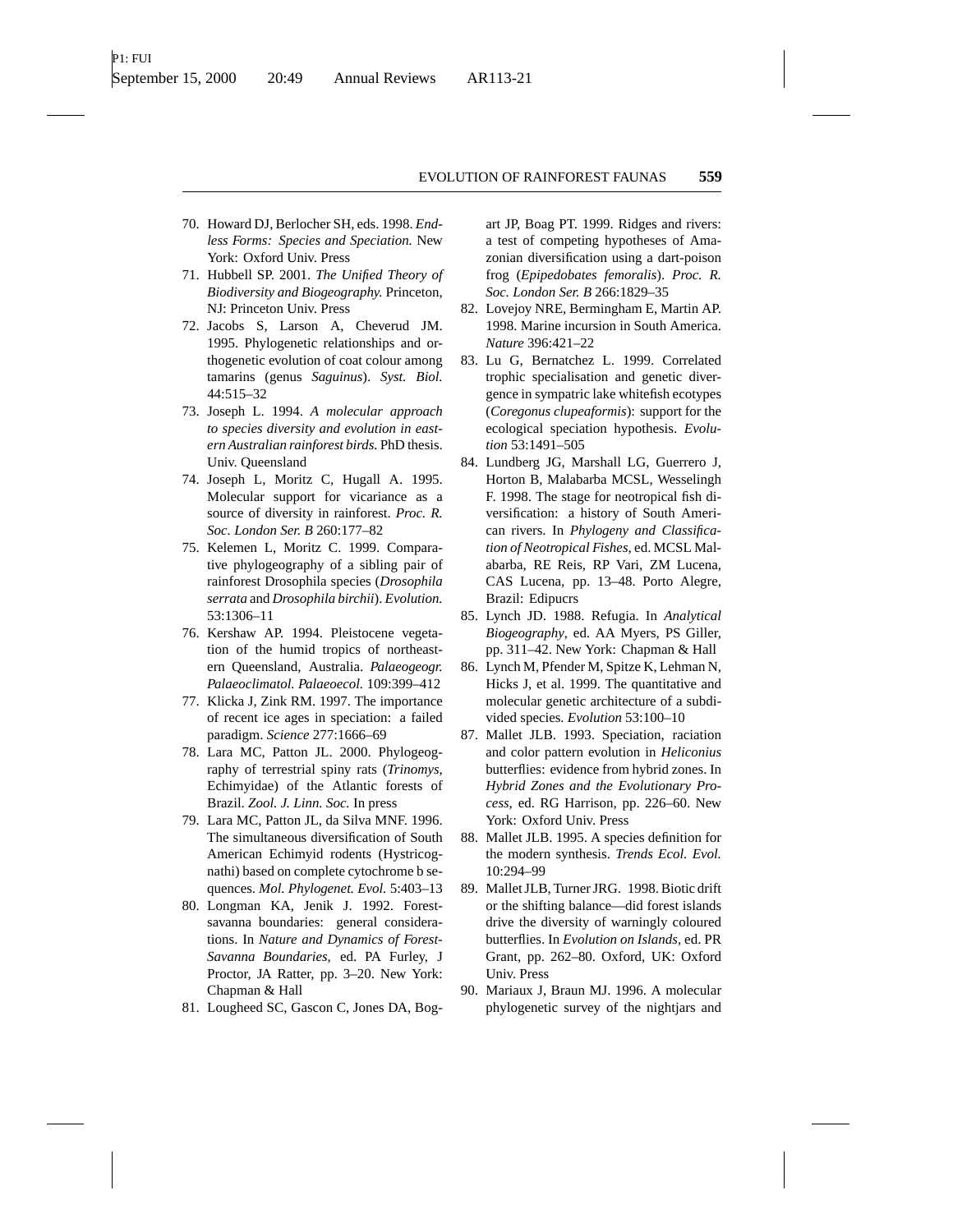allies (Caprimulgiformes) with special emphasis on the potoos (Nyctibiidae). *Mol. Phylogenet. Evol.* 6:228–44

- 91. Mayr E. 1963. *Animal Species and Evolution*. Cambridge MA: Belknap
- 92. Mayr E, O'Hara RJ. 1986. The biogeographical evidence supporting the Pleistocene forest refuge hypothesis. *Evolution* 40:55–67
- 93. Millington AC, Styles PJ, Critchley RW. 1992. Mapping forests and savannas in sub-Saharan Africa from advanced very high resolution radiometer (AVHRR) imagery. In*Nature and Dynamics of Forest-Savanna Boundaries*, ed. PA Furley, J Proctor, JA Ratter, pp. 37–62. New York: Chapman & Hall
- 94. Moritz C. 1999. A molecular perspective on the conservation of diversity. In *The-Biology of Biodiversity*, ed. M Kato, pp. 21–34. Tokyo: Springer-Verlag
- 95. Moritz C, Faith D. 1998. Comparative phylogeography and the identification of genetically divergent areas for conservation. *Mol. Ecol.* 7:419–29
- 96. Moritz C, Joseph L, Cunningham M, Schneider CJ. 1997. Molecular perspectives on historical fragmentation of Australian tropical and subtropical rainforest: implications for conservation. In *Tropical Rainforest Remnants: Ecology, Management and Conservation of Fragmented Communities*, ed. WF Laurance, RO Bieregard, pp. 442–54. Chicago: Chicago Univ. Press
- 97. Mustrangi MA, Patton JL. 1997. Phylogeography and systematics of the slender mouse opossum *Marmosops*(Marsupialia: Didelphidae). *Univ. Calif. Publ. Zool.* 130:1–86
- 98. Nee S, Holmes EC, May RM, Harvey PH. 1994. Extinction rates can be estimated from molecular phylogenies.*Philos. Trans. R. Soc. London Ser. B* 344:77– 82
- 99. Nee S, Mooers A, Harvey P. 1992. Tempo and mode of evolution revealed from

molecular phylogenies. *Proc. Natl. Acad. Sci. USA* 89:8322–26

- 100. Nelson BW, Ferreira CAC, da Silva MF, Kawaski ML. 1990. Endemism centres, refugia and botanical collection density in Brazilian Amazonia. *Nature* 345: 714–16
- 101. Nix HA. 1991. Biogeography: patterns and process. In *Rainforest Animals: Atlas of Vertebrates Endemic to Australia's Wet Tropics*, ed. HA Nix, M Switzer, pp. 11–39. Canberra: Commonwealth Aust.
- 102. Orr MR, Smith TB. 1998. Ecology and speciation. *Trends Ecol. Evol.* 13: 502–6
- 103. Otte D, Endler JA, eds. 1987. *Speciation and Its Consequences*. Sunderland, MA: Sinauer
- 104. Patton J, Smith MF. 1992. MtDNA phylogeny of Andean mice: a test of diversification across ecological gradients. *Evolution* 46:174–83
- 105. Patton J, Smith M. 1994. Paraphyly, polyphyly, and the nature of species boundaries in pocket gophers (genus *Thomomys*). *Syst. Biol.* 43:11–26
- 106. Patton JL, da Silva MNF. 1997. Definition of species of pouched four-eyed opossums (Didelphidae, Philander). *J. Mammal.* 78:90–102
- 107. Patton JL, da Silva MNF. 1998. Rivers, refuges and ridges: the geography of speciation of Amazonian mammals. In *Endless Forms: Species and Speciation*, ed. DJ Howard, SH Berlocher, pp. 203–13. New York: Oxford Univ. Press
- 108. Patton JL, da Silva MNF, Malcolm JR. 1994. Gene genealogy and differentiation among arboreal spiny rats (Rodentia: Echimyidae) of the Amazon basin: a test of the riverine barrier hypothesis. *Evolution* 48:1314–23
- 109. Patton JL, da Silva MNF, Malcolm JR. 1996. Hierarchical genetic structure and gene flow in three sympatric species of Amazonian rodents. *Mol. Ecol.* 5: 229–38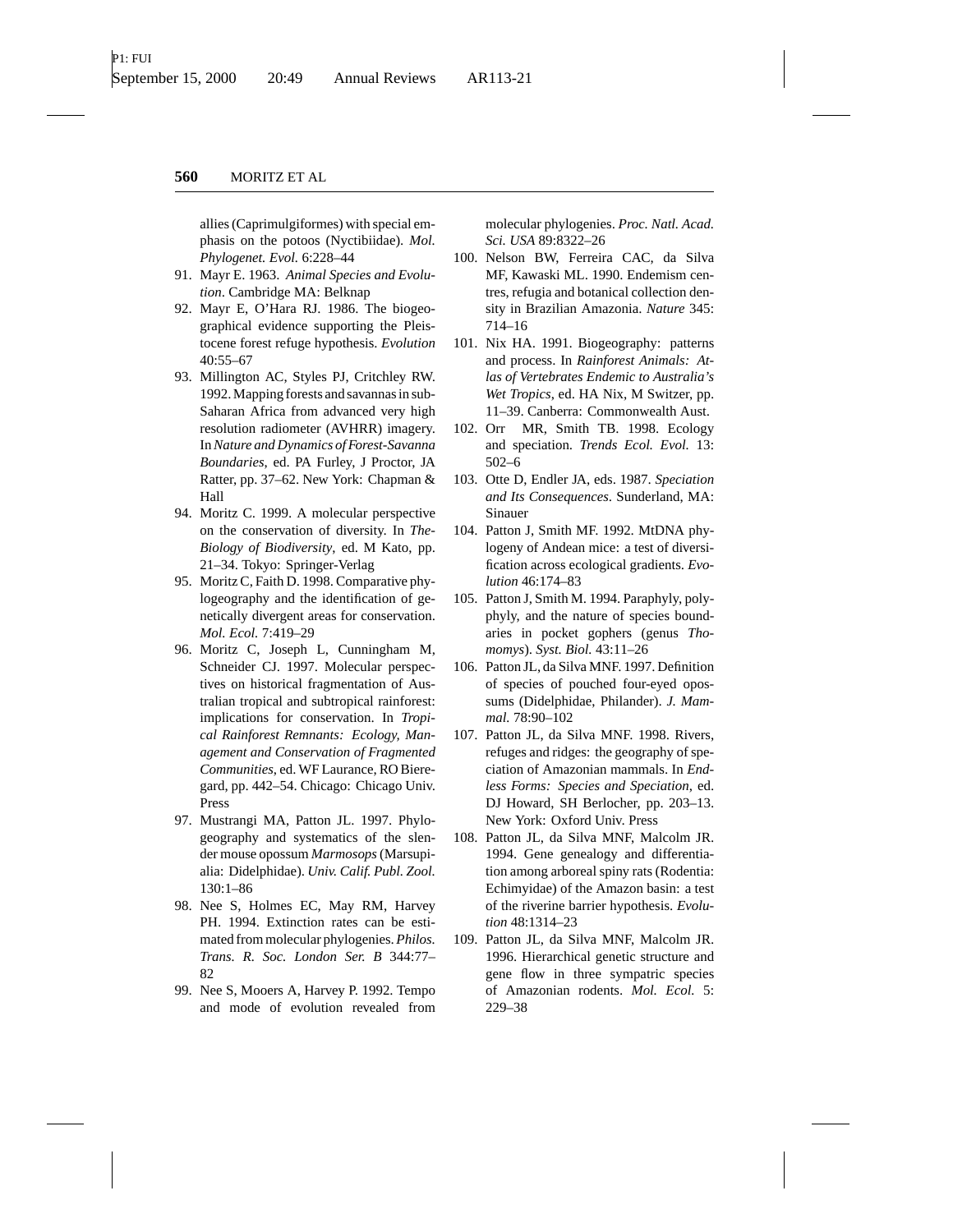- 110. Patton JL, da Silva MNF, Malcolm JR. 2000. Mammals of the Rio Juruá and the evolutionary and ecological diversification of Amazonia. *Bull. Am. Mus. Nat. Hist.* 244:1–306
- 111. Patton JL, Myers, P, Smith MF. 1990. Vicariant versus gradient models of diversification: the small mammal fauna of eastern Andean slopes of Peru. In *Vertebrates in the Tropics*, ed. G Peters, R Hutterer, pp. 355–71. Bonn, Germany: Mus. Alexander Koenig
- 112. Pearse CM, Lande R, Bull JJ. 1989. A model of population growth, dispersal and evolution in a changing environment. *Ecology* 70:1657–64
- 113. Pearson OP, Smith MF. 1999. Genetic similarity between *Akadon olivaceus* and *Akadon xanthorhinus* (Rodentia: Muridae) in Argentina. *J. Zool.* 247:43–52
- 114. Peres CA, Patton JL, da Silva MNF. 1996. Riverine barriers and gene flow in Amazonian saddle-back tamarins. *Folia Primatol.* 67:113–24
- 115. Prance GT, ed. 1982. *Biological Diversification in the Tropics.* New York: Columbia Univ. Press
- 116. Price T. 1998. Sexual selection and natural selection in bird speciation. *Philos. Trans. R. Soc. London Ser. B* 353:1–12
- 117. Rice WR, Hostert EE. 1993. Perspective: laboratory experiments on speciation: what have we learned in forty years. *Evolution* 47:1637–53
- 118. Ricklefs RE, Schluter D, eds. 1993. *Species Diversity in Ecological Communities*. Chicago: Univ. Chicago Press
- 119. Roy M. 1997. Recent diversification in African greenbuls (Pycnonotidae: Andropadus) supports a montane speciation model. *Proc. R. Soc. London Ser. B* 264:1337–44
- 120. Roy MS, Torres-Mura JC, Hertel F. 1999. Molecular phylogeny and evolutionary history of the tit- tyrants (Aves: Tyrannidae). *Mol. Phylogenet. Evol.* 11:67– 76
- 121. Schluter D. 1996. Ecological causes of adaptive radiation.*Am. Nat.* 148:S40–S64
- 122. Schluter D. 1998. Ecological causes of speciation. In *Endless Forms: Species and Speciation*, ed. DJ Howard, p. 114– 29. Oxford, UK: Oxford Univ. Press
- 123. Schluter D, Repasky RR. 1991. Worldwide limitation of finch densities by food and other factors. *Ecology* 72:1763– 74
- 124. Schneider CJ, Cunningham M, Moritz C. 1998. Comparative phylogeography and the history of endemic vertebrates in the wet tropics rainforests of Australia. *Mol. Ecol.* 7:487–98
- 125. Schneider CJ, Moritz C. 1999. Refugial isolation and evolution in the wet tropics rainforests of Australia. *Proc. R. Soc. London Ser. B* 266:191–96
- 126. Schneider CJS, Smith TB, Larison B, Moritz C. 1999. A test of alternative models of diversification in tropical rainforests: ecological gradients vs. refugia. *Proc. Natl. Acad. Sci. USA* 96:13869– 73
- 127. Sibley CG, Ahlquist JE. 1990. *Phylogeny and Classification of Birds: A Study in Molecular Evolution*. New Haven, CT: Yale Univ. Press
- 128. Simpson BB, Haffer J. 1978. Speciation patterns in the Amazonian forest biota. *Annu. Rev. Ecol. Syst.* 9:497–518
- 129. Slatkin M. 1994 Gene flow and population structure. In *Ecological Genetics*, ed. L Real, pp. 3–17. Princeton, NJ: Princeton Univ. Press
- 130. Slatkin M, Hudson RR. 1991. Pairwise comparisons of mitochondrial DNA sequences in stable and exponentially growing populations. *Genetics* 129:555– 62
- 131. Smith MF, Patton JL. 1993. The diversification of South-American murid rodents: evidence from mitochondrial-DNA sequence data for the Akodontine tribe. *Biol. J. Linn. Soc.* 50:149–77
- 132. Smith MF, Patton JL. 1999. Phylogenetic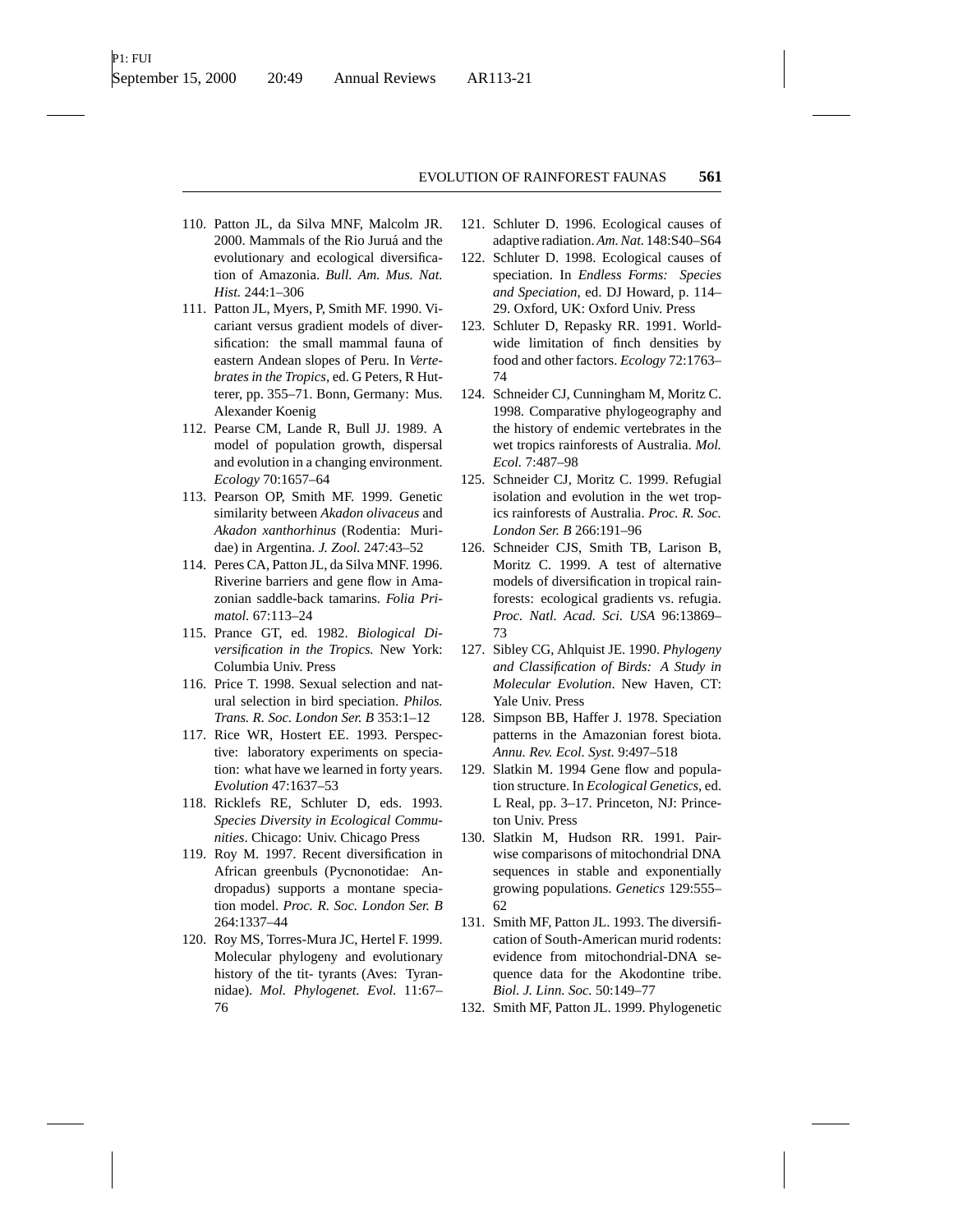relationships and the radiation of sigmodontine rodents in South America: evidence from cytochrome b. *J. Mammal. Evol.* 6:89–128

- 133. Smith TB. 1987. Bill size polymorphism and intraspecific niche utilization in an African finch. *Nature* 329:717–19
- 134. Smith TB. 1990. Natural selection on bill characters in the two bill morphs of the African finch *Pyrenestes ostrinus. Evolution* 44:832–42
- 135. Smith TB. 1990. Patterns of morphological and geographic variation in trophic bill morphs of the African finch *Pyrenestes. Biol. J. Linn. Soc.* 41:381– 414
- 136. Smith TB. 1990. Resource use by bill morphs of an African finch: evidence for intraspecific competition. *Ecology* 71:1246–57
- 137. Smith TB. 1991. Inter- and intra-specific diet overlap during lean times between *Quelea erythrops* and bill morphs of *Pyrenestes ostrinus. Oikos* 60:76– 82
- 138. Smith TB. 1993. Disruptive selection and the genetic basis of bill size polymorphism in the African finch. *Pyrenestes. Nature* 363:618–20
- 139. Smith TB. 1997. Adaptive significance of the mega-billed form in the polymophic black-bellied seedcracker *Pyrnestes ostrinus*. *Ibis* 139:382–87
- 140. Smith TB, Bruford MW, Wayne RK. 1993. The preservation of process: the missing element of conservation programs. *Biodivers. Lett.* 1:164–67
- 141. Smith TB, Wayne RK, Girman D, Bruford M. 1997. A role for ecotones in generating rainforest biodiversity. *Science* 276:1855–57
- 142. Smith TB, Wayne RK, Girman DJ, Bruford MW. 2000. Evaluating the divergence-with-gene-flow model in natural populations: the importance of ecotones in rainforests: speciation. In *Rainforests: Past and Future*, ed. C Moritz,

E Bermingham, C Dick. Chicago: Univ. Chicago Press

- 143. Stebbins GL. 1974. *Flowering Plants, Evolution Above the Species Level.* Cambridge, MA: Harvard Univ. Press
- 144. Templeton AR. 1998. Nested clade analyses of phylogeographic data: testing hypotheses about gene flow and population history. *Mol. Ecol.* 7:381–97
- 145. Tuomisto H, Ruokolainen K, Kalliola R, Linna A, Danjoy W, Rodriguez Z. 1995. Dissecting Amazonian biodiversity. *Science* 269:63–66
- 146. Turner JRG. 1982. How do refuges produce biological diversity? Allopatry and parapatry, extinction and gene flow in mimetic butterflies. In *Biological Diversification in the Tropics*, ed. GT Prance, pp. 309–34. New York: Plenum.
- 147. Vane-Wright RI, Humphries CJ, Williams PH. 1991. What to protect: systematics and the agony of choice. *Biol. Conserv.* 55:235–54
- 148. Vanzolini PE, Williams EE. 1981. The vanishing refuge: a mechanism for ecogeographic speciation. *Pap. Avulsos. Zool.* 34:251–55
- 149. Voss RS. 1993. A revision of the Brazilian muroid rodent genus *Delomys* with remarks on thomasomyine characters. *Am. Mus. Novit.* 3073:1–44
- 150. Vuilleumier F, Simberloff D. 1980. Ecology versus history as determinants of patchy and insular distributions in high Andean birds. In *Evolutionary Biology*, ed. MK Hecht, WC Steere, B Wallace, Vol. 12, pp. 235–379. New York: Plenum
- 151. Wallace AR. 1852. On the monkeys of the Amazon. *Proc. Zool. Soc. London* 20:107–10
- 152. Webb L, Tracey J. 1981. Australian rainforests: pattern and change. In *Ecological Biogeography of Australia*, ed. JA Keast, pp. 605–94. The Hague: Junk
- 153. Whitmore TC, Prance GT, eds. 1987. *Biogeography and Quaternary History in*